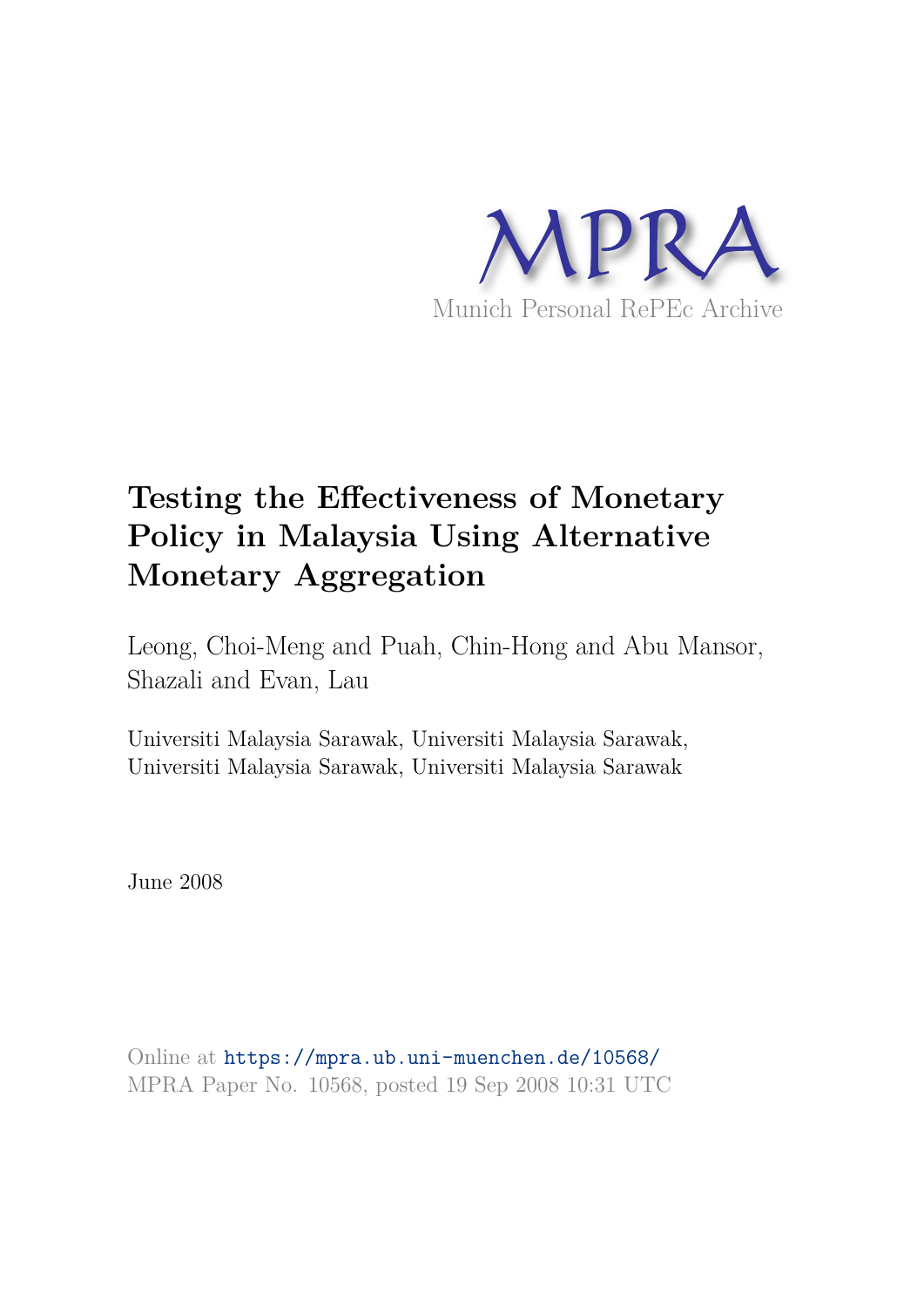- Full Title: Testing the Effectiveness of Monetary Policy in Malaysia Using Alternative Monetary Aggregation
- Authors: Choi-Meng Leong, Chin-Hong Puah<sup>\*</sup>, Shazali Abu Mansor and Evan Lau

Department of Economics, Faculty of Economics and Business Universiti Malaysia Sarawak, 94300 Kota Samarahan, Sarawak, Malaysia.

 $\overline{a}$ 

<sup>♣</sup> *Correspondence Author:* Tel: +6082-582409, Fax: +6082-671794, E-mail: chpuah@feb.unimas.my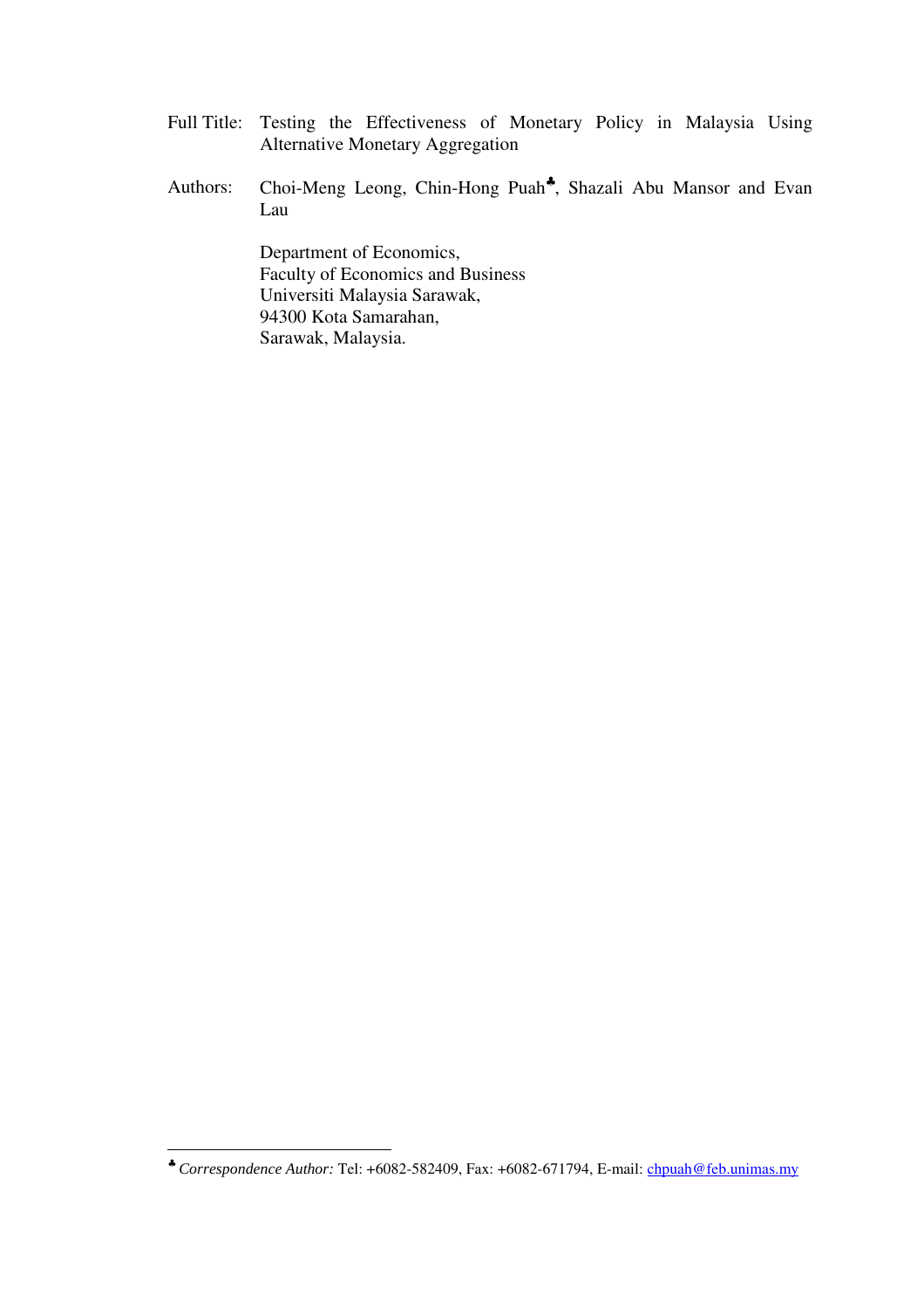# **Testing the Effectiveness of Monetary Policy in Malaysia Using Alternative Monetary Aggregation**

# **Abstract**

The capability of monetary aggregates to generate stable link with fundamental economic indicators verifies the effectiveness of monetary targeting. However, traditional monetary aggregates have become flawed when financial reforms take place. As official monetary aggregates fail to maintain stable link with crucial economic indicators in Malaysia, monetary targeting has been substituted by interest rate targeting. Therefore, Divisia monetary aggregates, which are considered more superior than the simple sum counterparts are used in the investigation for the case of Malaysia. The findings imply that Divisia M2 money demand is stable and is capable to generate appropriate coefficients with correct signs for the variables included. Thus, Divisia money has shed new light on the usefulness of monetary targeting in formulating monetary policy in Malaysia.

*Keywords***:** Divisia money; Money demand; Error-correction model

*JEL Classification Codes***:** C22, C43, E41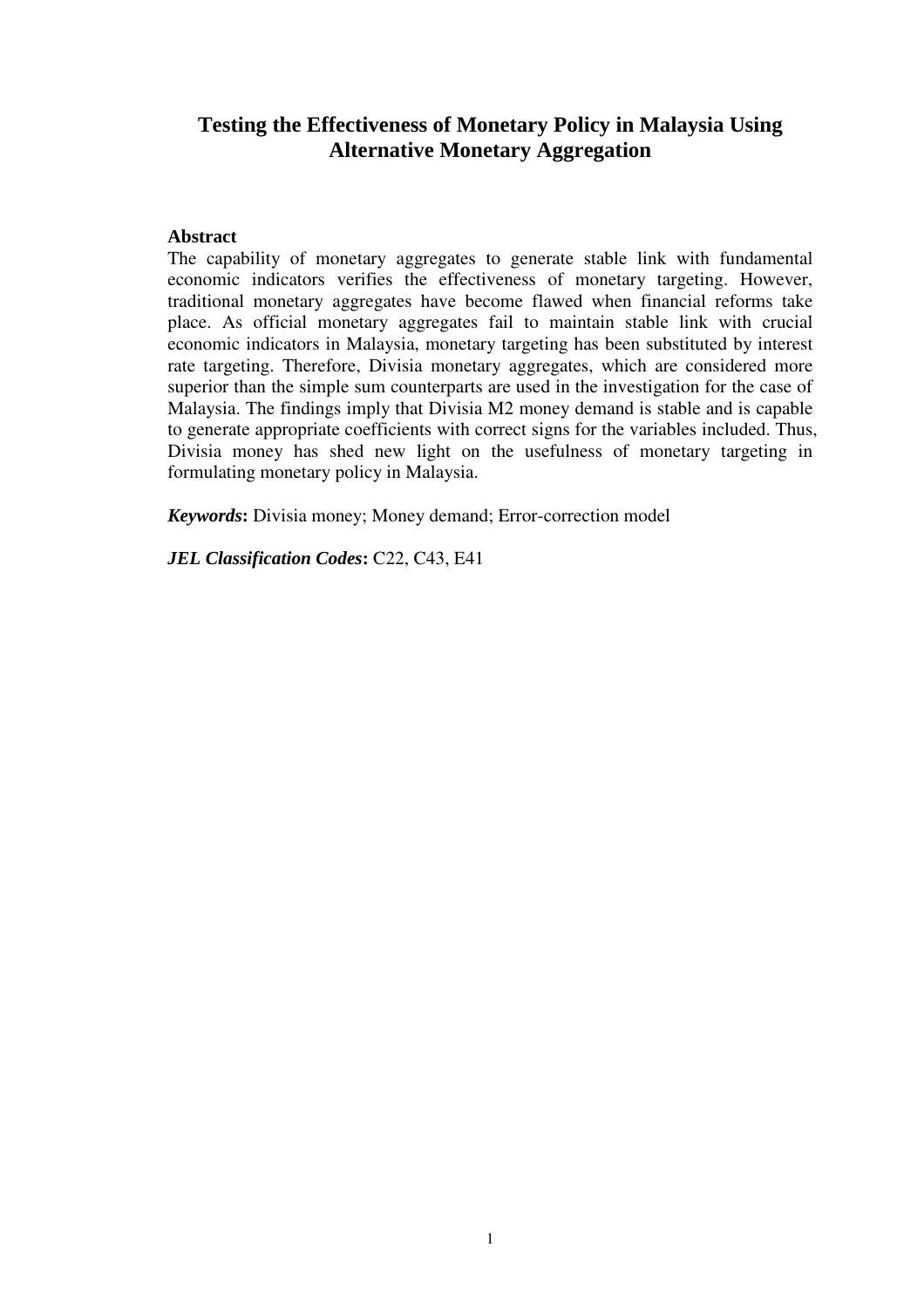#### **1. Introduction**

Simple sum or conventional monetary aggregates are employed by monetary authorities in most of the countries as official definitions of money in formulating the monetary policy. Attributable to financial innovation and liberalization, simple sum monetary aggregates have become flawed. According to Anderson *et al.* (1997a), simple sum money approach that assumes monetary assets as perfect substitute is inconsistent with economic theory of consumer decision-making. The emergence of new financial intermediaries has formed varieties of interest-bearing financial assets that are less than perfect substitutes due to financial innovation. The different degree of monetary services that provided by each of the asset should be weighted by its 'moneyness' in obtaining an appropriate monetary aggregate. However, simple sum monetary aggregates assume that all financial assets are given equal and constant weights of unity albeit the financial assets are less than perfect substitutes.

The weaknesses of simple sum monetary aggregates have stimulated the use of weighted-sum monetary aggregate, which is Divisia monetary aggregate. Drake and Fleissig (2004) point out only the monetary aggregates that measure the assets with vary weights over time and assume the financial assets as less than perfect substitutes can predict the economic activity rightfully. Divisia money is constructed by aggregating the expenditure share of the financial assets (see, Barnett, 1980; Belongia, 1996 and Anderson *et al.,* 1997b, 1997c for detail discussion). The aggregated shares are then used to represent the index weights. Financial assets that are frequently used for transactions have higher opportunity costs and are given higher weights. Conversely, financial assets that are used for saving purposes and fewer transactions incurred have lower opportunity costs and thus are given lower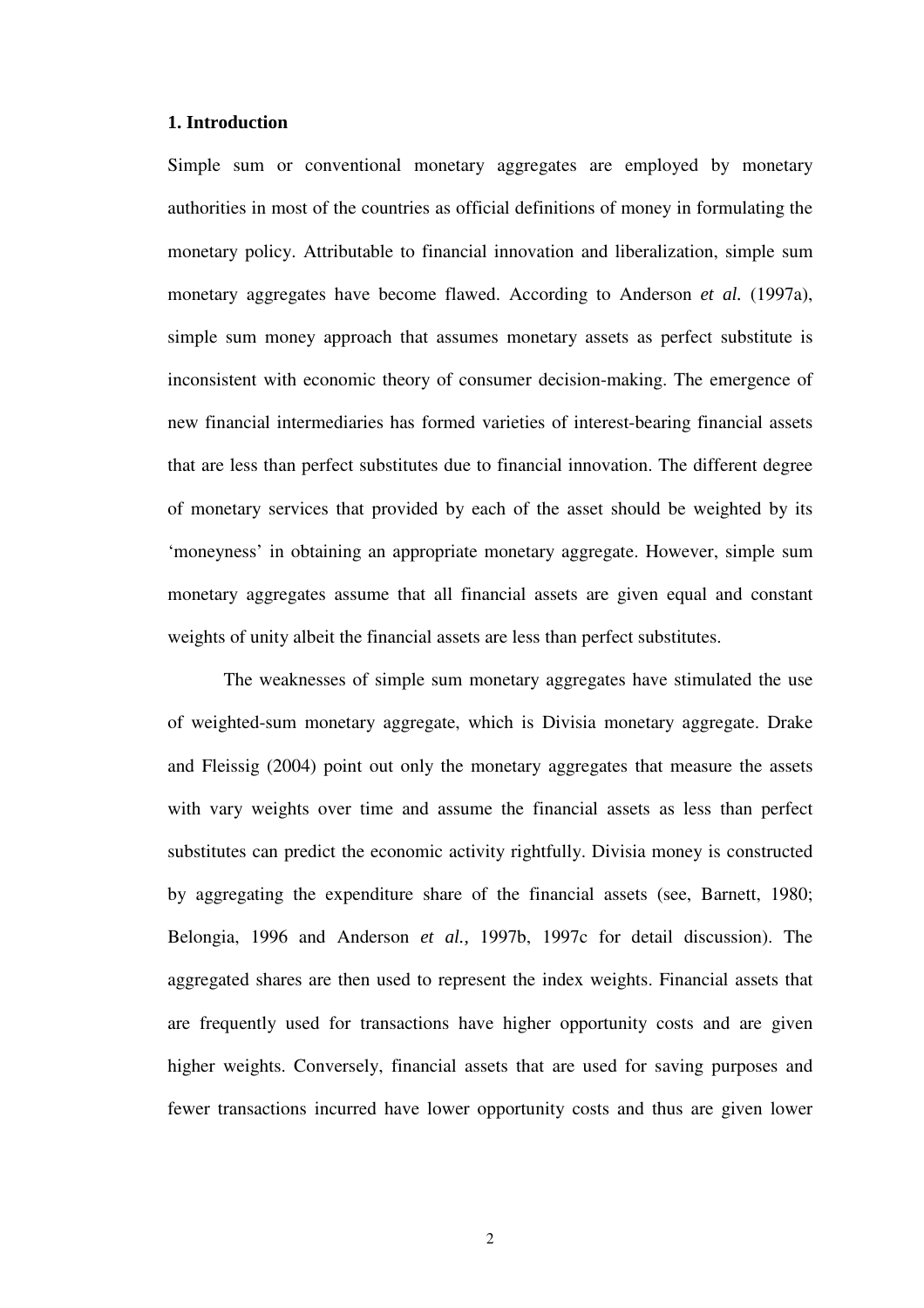weights. Therefore, vary weights are assigned according to the flow of services provided by different asset components.

Barnett and Chang (2005) reveal that the predictive power of the exchange rate in the monetary models is more accurate using Divisia monetary aggregates. Moreover, Binner *et al.* (2005) find that Divisia monetary indexes encompass a stronger relationship with inflation cycle when the composite leading indicators that incorporate Divisia monetary indexes were being used. Divisia monetary aggregates also perform well in the money demand model. Spencer (1997) provides evidence that the velocity of Divisia remains stable over time. la Cour (2006) also discovers that Divisia M2 is superior to simple sum counterpart in the sense that Divisia measure of money can abide the long-run price homogeneity and exhibits stable money demand function.

The innovations in technology advances such as the cash machines and credit cards enhance the easier transferability of money into the substitutes. The impact to the broad and narrow money is the increase in the velocity. In addition, financial liberalization in term of interest rate has caused the change in the velocities of narrow and broad money. Besides the changes in the velocity of money, higher interest rate elasticity also shapes the stability of money demand since the holding of financial assets by financial market participants turns out to be more sensitive to the interest rate fluctuations due to the emergence of the interest-bearing assets. The instability in money demand impinges on the effectiveness of monetary policy when monetary targeting is used as the intermediate indicator.

 In Malaysia, M1 has been utilized by the central bank, Bank Negara Malaysia (BNM), as policy target of the monetary policy prior 1987. Nevertheless, due to the financial liberalization and innovation, M1 becomes less reliable as intermediate

3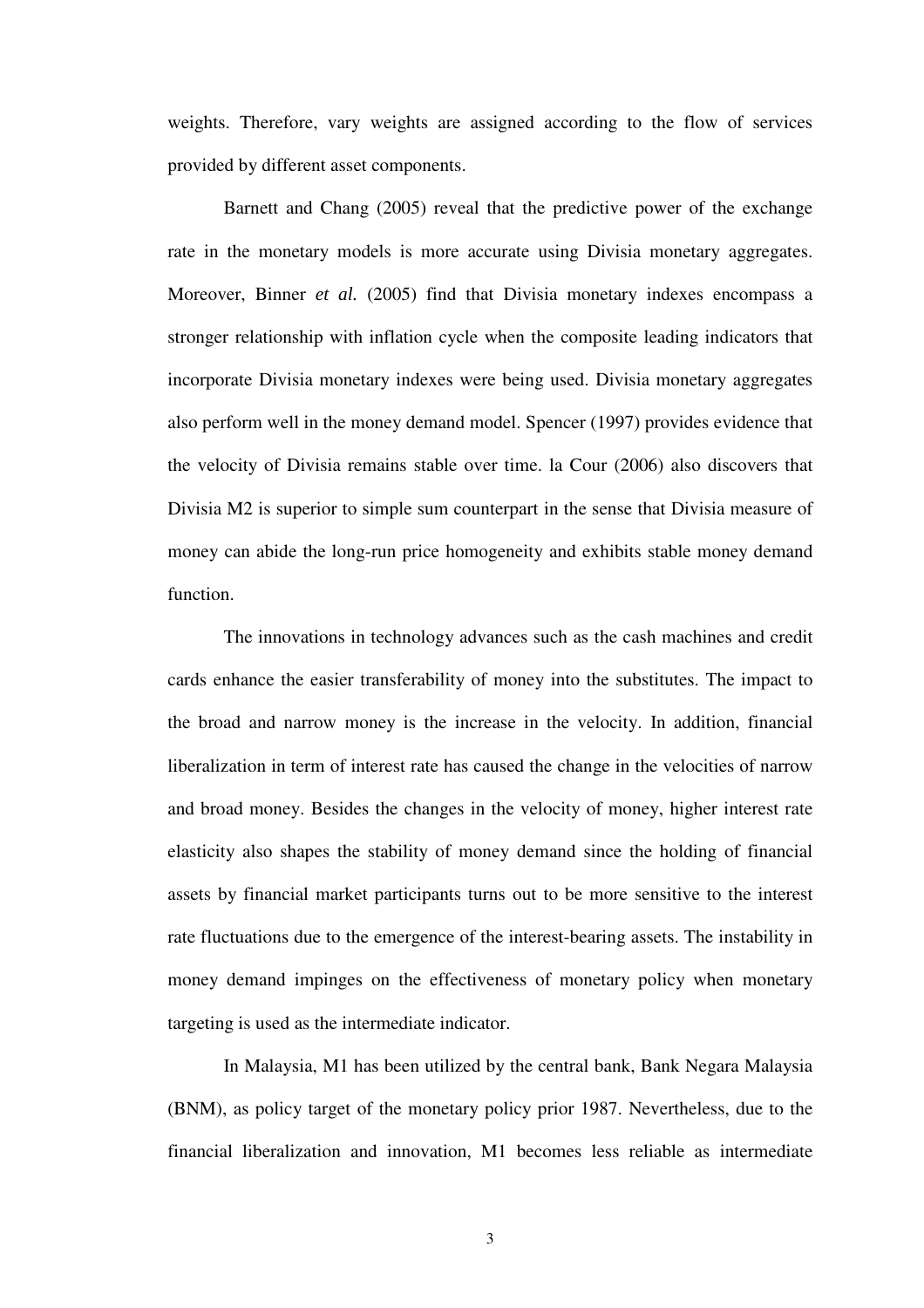target in formulating monetary policy. Consequently, BNM replaces M1 by broader monetary aggregate M3, which is highly correlated with inflation in order to achieve price stability. The further evolution in economy and financial system has weakened the effectiveness of M3 as policy target. Thus, BNM has shifted the policy target from monetary targeting to interest rate targeting during the mid-1990s (BNM, 1999).

The monetary authority in Malaysia shifts from monetary targeting to interest rate targeting due to the inherent weaknesses of conventional monetary aggregates. However, Barnett (1980) has proposed the use of Divisia monetary aggregates that are consistent with microeconomic aggregation theory. These monetary aggregates are constructed based on monetary services index that encompasses appropriate approximation properties. Should Malaysia adopt Divisia monetary aggregates in order to re-implement the monetary targeting for monetary policy or at least serve as the alternative intermediate policy target? Therefore, this study empirically investigates the performance of Divisia monetary aggregates and compares their performance with simple sum counterparts. The monetary aggregate that generates a stable and correct functional signs of the demand for money can serve as the indicator in monetary targeting for monetary policy purposes in Malaysia.

The rest of this article is structured as follows. Section 2 provides a brief explanation on the theoretical model specification. Section 3 presents the results of the analysis and finally, Section 4 contains the conclusions.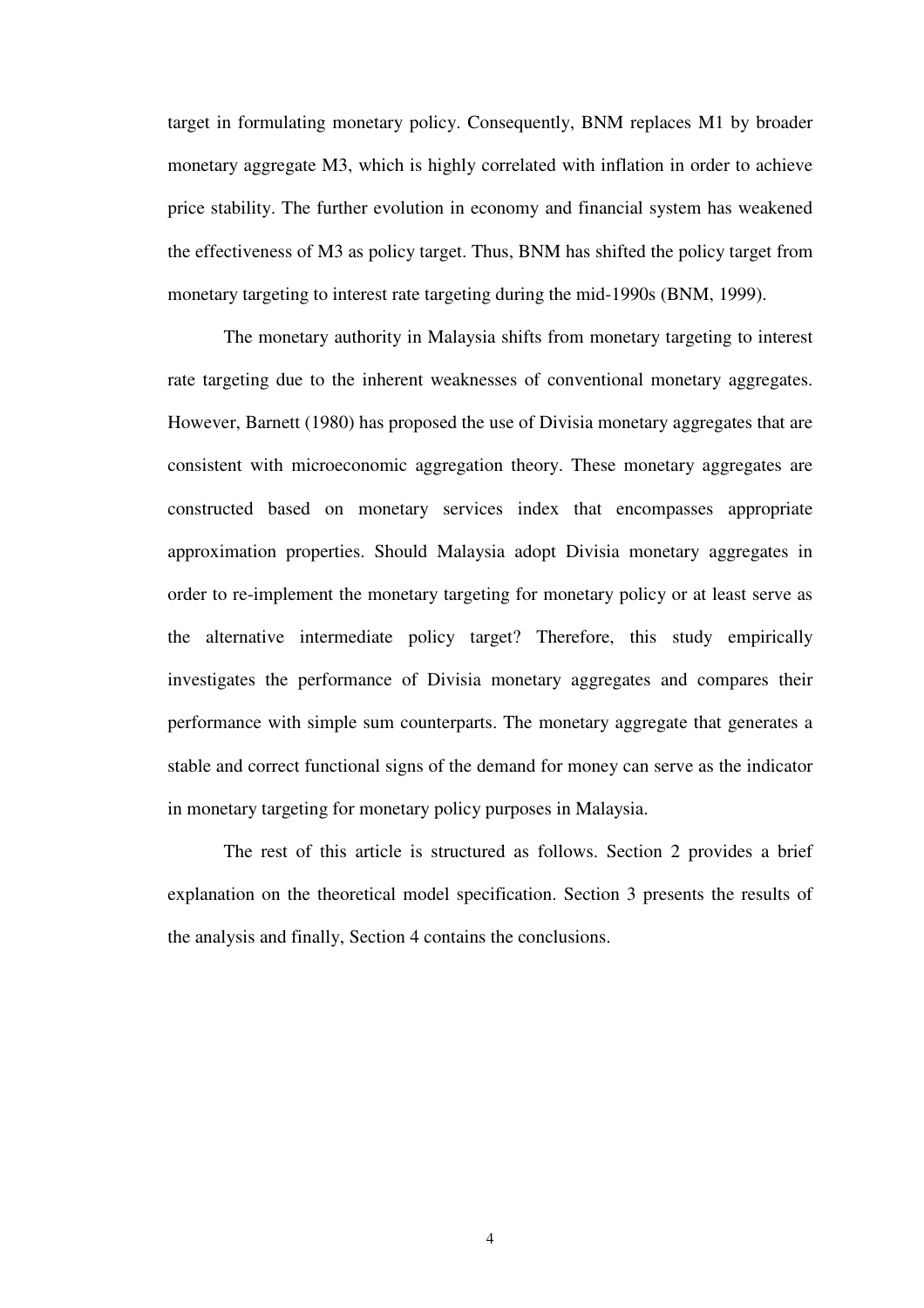#### **2. Model Specification**

### *2.1 Divisia Monetary Aggregates*

The procedures of constructing Divisia monetary aggregate begin with the computation of total expenditure on monetary assets (*Y*). The *Y* at time *t* (see Anderson *et al.*, 1997b) is computed as follows:

$$
Y_t = \sum_{i=1}^n \pi_{it} \overline{m}_{it} \tag{1}
$$

where  $\pi_{it}$  is the user cost of monetary asset *i* at time *t* and  $\overline{m}_{it}$  is the optimal stock of monetary asset *i* at time *t*. The  $\pi_{it}$  is the interest rate differentials between the rate of return of a benchmark asset (which is a risk-free asset) and the own rate of return of a monetary asset. User costs also can be defined as the opportunity costs of holding monetary assets. The nominal user cost of the monetary asset (Barnett, 1978) can be measured by:

$$
\pi_{it} = \frac{\overline{p}_t (R_t - r_{it})}{(1 + R_t)}
$$
\n(2)

with  $R_t$  is the benchmark rate and  $r_{it}$  is the rate of return of an asset.  $\overline{p}_t$  is the consumer price index (CPI). The benchmark rate is the highest rate of return of a riskfree monetary asset that does not provide any monetary services. After computing *Y<sup>t</sup>* , the expenditure share on monetary asset *i* at time *t* can be assessed by:

$$
s_{it} = \frac{\pi_{it} \overline{m}_{it}}{Y_t} \tag{3}
$$

where the total user cost of the optimal monetary aggregates is divided by the total expenditure. The expenditure share is then utilized to obtain the average expenditure share, which is expressed as:

$$
\bar{s}_{it} = \frac{1}{2} (s_{it} + s_{i,t-1})
$$
 (4)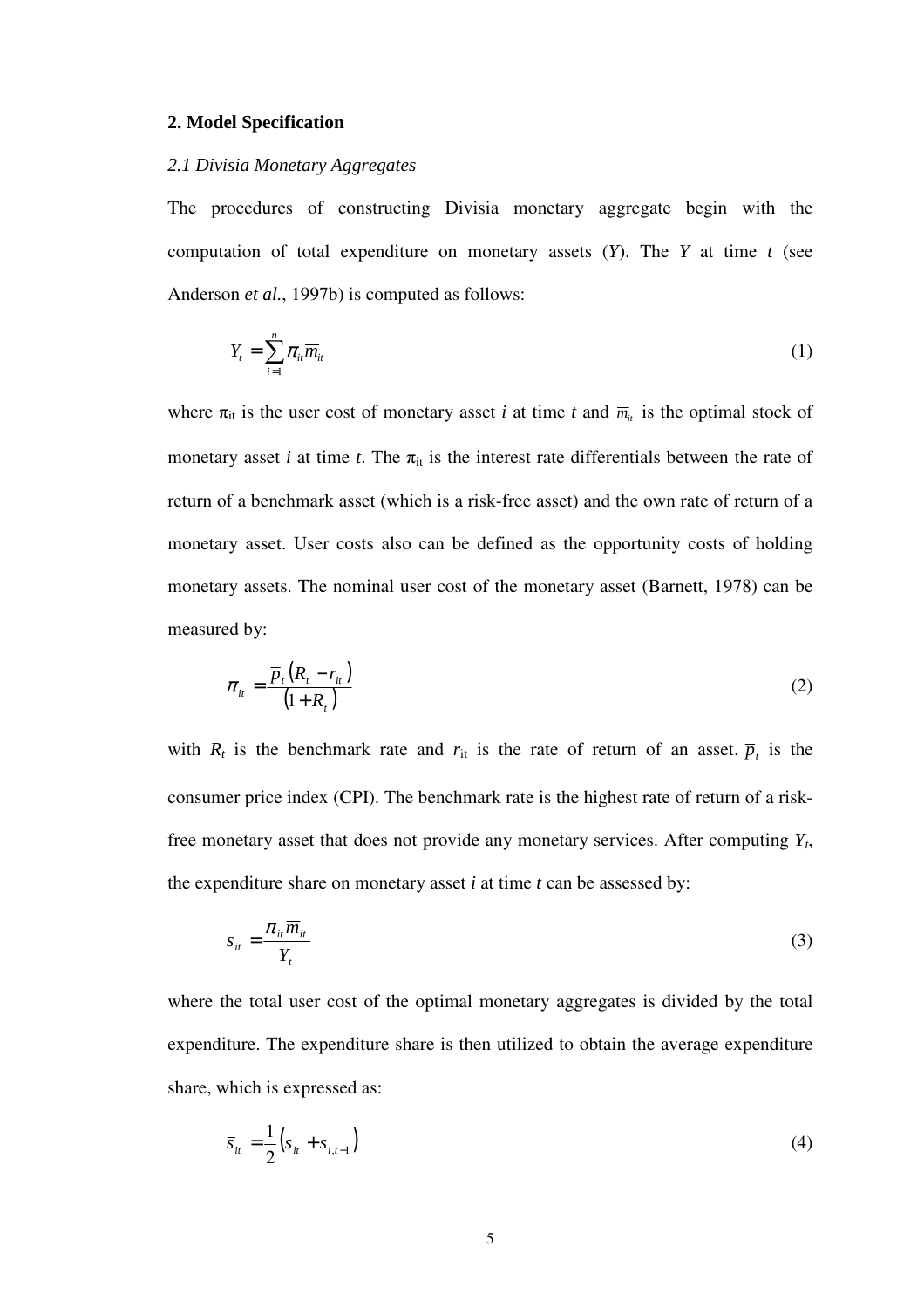where  $\bar{s}_{it}$  is the average of the sum of  $s_{it}$  and  $s_{it-1}$ . Finally,  $\bar{s}_{it}$  is inserted into the formula to compute growth rate of Divisia monetary aggregate that can be formulated as (see Habibullah, 1999, p.80):

$$
G(DM) = \sum_{i=1}^{n} \overline{s}_{ii} G(\overline{m}_{ii})
$$
\n(5)

# *2.2 Money Demand Specification*

Money demand function relates the quantity of money demanded with a set of fundamental economic variables. In general, money demand function consists of a scale variable (income) and the opportunity cost of holding money (interest rate). Following Marashdeh (1997) and Hueng (1998), we incorporate an exchange rate variable in the money demand function since Malaysia is a small open economy. Besides that, the indicator for financial deepening, which is monetization, also is included in the money demand function as financial reforms are taken place in Malaysia. In addition, we also take into account the financial market indicator in the view that money demand model might be mis-specified if stock activities are not included in the money demand specification (Ibrahim, 2001). In this study, stock capitalization is used to capture the effect of stock market on the demand for money in Malaysia.

Based on the above discussion, the functional relationship of money demand in Malaysia can be specified as follows:

$$
\frac{M_t}{P_t} = f(y_t, r_t, q_t, m_t, c_t)
$$
\n(6)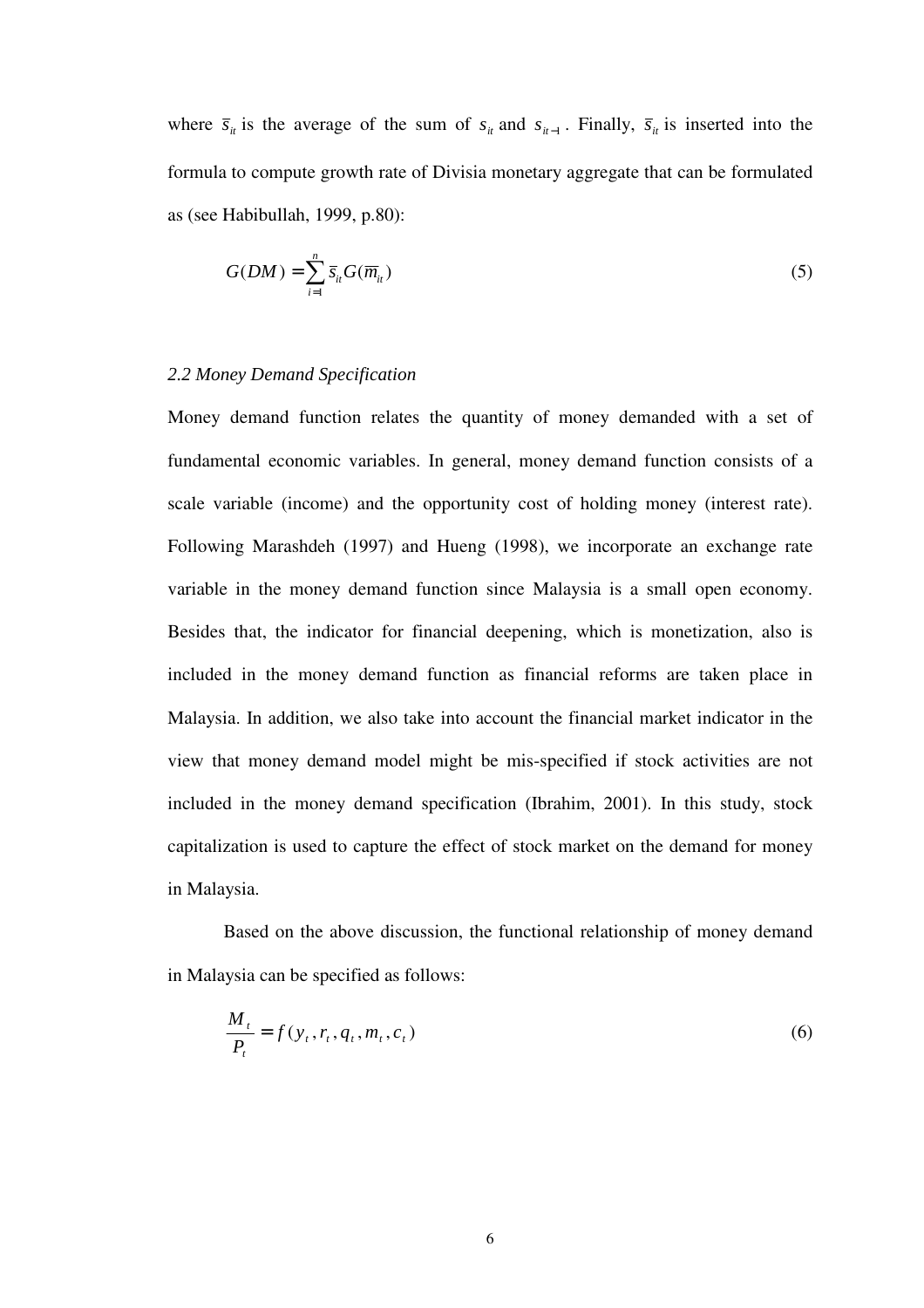where *t t P*  $\frac{M_t}{R}$  is the real money balances,  $y_t$  is the real income (real GDP),  $r_t$  is interest

rate,  $q_t$  is exchange rate,  $m_t$  is monetization and  $c_t$  is stock capitalization. When the functional form of Equation 6 is assumed to be in log linearity, the model becomes:

$$
\ln \frac{M_t}{P_t} = \beta_0 + \beta_1 \ln y_t + \beta_2 \ln r_t + \beta_3 \ln q_t + \beta_4 \ln m_t + \beta_5 \ln c_t + \varepsilon_t \tag{7}
$$

where  $\beta_i$  ( $i = 1, ..., 5$ ) are the coefficients, which indicate the elasticites of money demand with respect to the independent variables.

#### **3. Empirical Analysis**

#### *3.1 Data Description*

This study utilizes quarterly data that ranges from 1981Q1 to 2004Q4. Financial innovation and liberalization had taken place in Malaysia during late 1970s and early 1980s. Therefore, year 1981 is selected as the starting year to identify the monetary aggregate that can capture the effect of financial reforms. The data series consist of simple sum monetary aggregates M1 and M2 (SSM1 and SSM2), Divisia monetary aggregates M1 and M2 (DM1 and DM2), real GDP, interest rate, real effective exchange rate (REER), monetization and stock capitalization (CAP). The proxies for interest rate are 3-month Treasury bill rate (TBR3M) for simple sum money demand models and dual prices for Divisia M1 and M2 (DUALDM1 and DUALDM2) for Divisia money demand models. Monetization is the ratio of liquidity (M2 minus M1) to GDP. As different measures of money are being used, the monetization is separated into monetization for simple sum monetary aggregates (MONETSSM) and monetization for Divisia monetary aggregates (MONETDM). The data series are extracted from various issues of International Financial Statistics published by International Monetary Fund and Malaysia Quarterly Economic Bulletin published by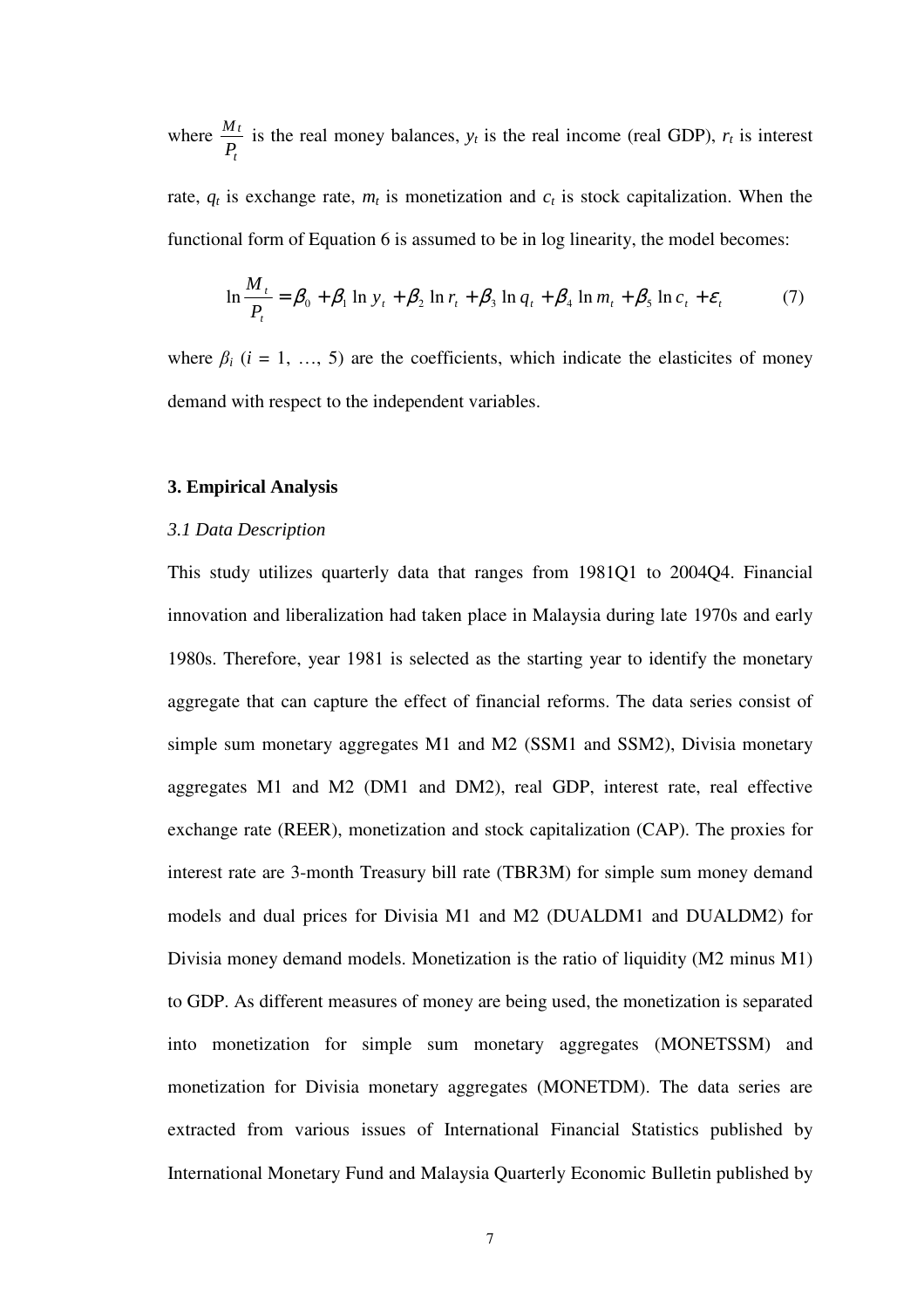BNM. In order to transform SSM1, SSM2, DM1, DM2 and GDP into the real terms, these variables are divided by CPI at 2000 constant price. In addition, all of the data series are in natural logarithms. Graphical comparisons on different monetary aggregates are presented prior to the discussion of empirical results.

#### *3.2 Graphical Comparison for Simple Sum and Divisia Measures of Money*

The trends of M1 and M2 for both simple sum and Divisia monetary aggregates from 1981Q1 to 2004Q4 are compared via graphical presentation. It is informative to make comparison among different monetary aggregates since Divisia monetary aggregates are the alternatives to the simple sum counterparts. In order to make comparison, normalizing quarterly simple sum and Divisia monetary aggregates to equal 100 at quarter one of 1981 is performed. The graphical comparisons of the derived simple sum and Divisia monetary indexes for M1 and M2 money are presented in Figures 1 and 2.

M1 money comprises of currency in circulation and demand deposits. Even though demand deposits are non-interest bearing assets, implicit interest rate<sup>1</sup> is paid to demand deposits due to financial reforms. From Figure 1, the indexes of simple sum and Divisia M1 illustrate prominent depart at the end of 1980s owing to the rapid growth rate of demand deposits relative to the growth rate of currency in circulation. The portion of demand deposits is growing larger in the composition of M1 money over time. In other words, the gap of total amount between currency in circulation and demand deposits turns out to be wider over time. Therefore, the growth of demand deposits has the impact on M1 monetary index. Simple sum aggregation assumes currency in circulation and demand deposits to provide same flow of monetary services. As a result, the share weight for demand deposits will not be affected over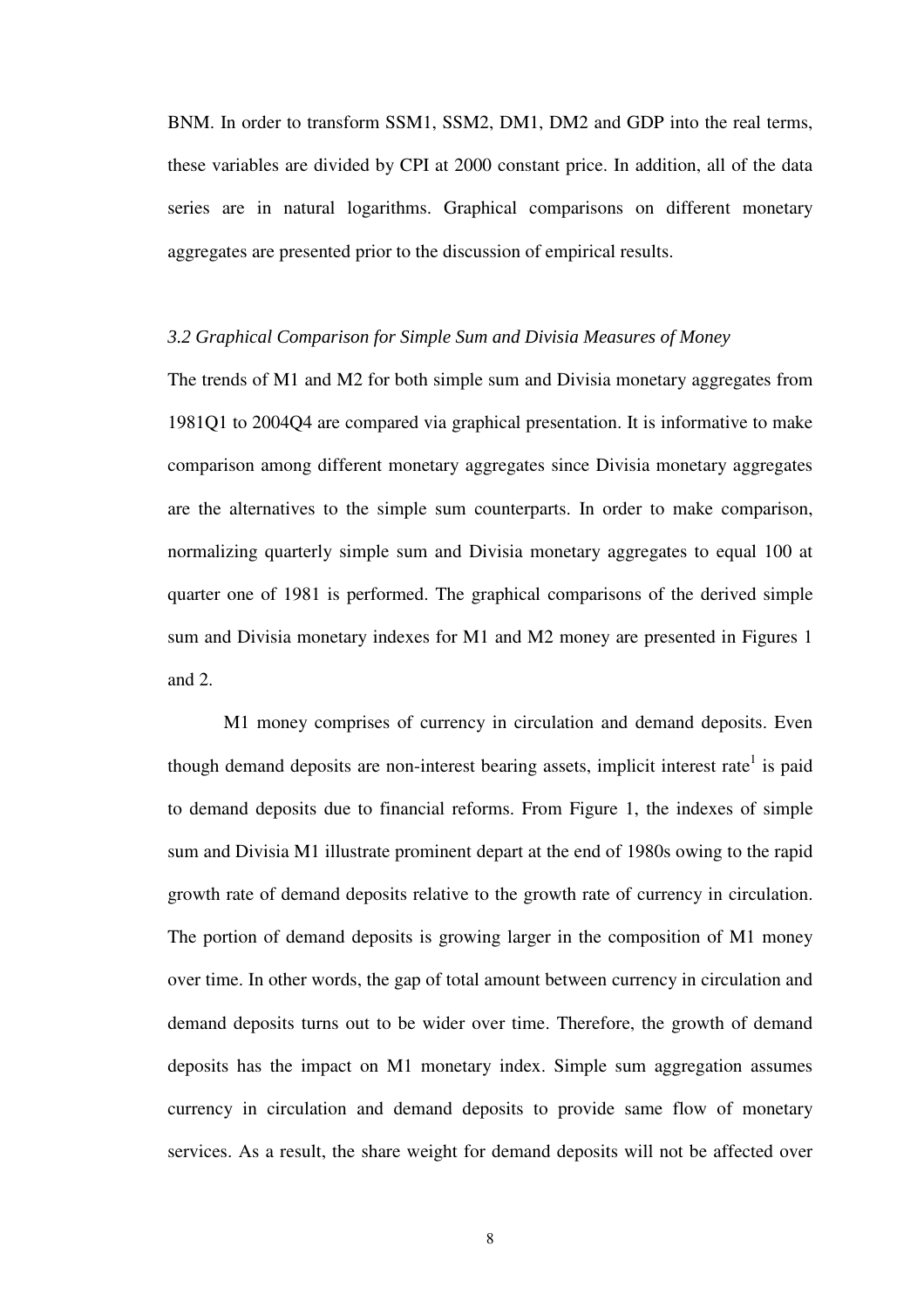time. On the other hand, Divisia monetary aggregation assumes demand deposits to provide smaller flow of monetary services as demand deposits earn an implicit rate of return. Thus, the user cost for demand deposits is reduced. The smaller share weight for demand deposits that accounts a larger component in M1 money is the reason behind the slower average growth for Divisia monetary index. Therefore, Divisia M1 always falls bellow simple sum M1.

# **[Insert Figure 1]**

Figure 2 demonstrates trends of simple sum and Divisia M2 monetary indexes. M2 money is derived by adding saving deposits, time deposits and negotiable certificates of deposits to M1 money. The quasi money (saving deposits, time deposits and negotiable certificates of deposits) comprises of interest bearing assets that emerges due to financial innovation. The diverged gap between simple sum and Divisia M2 monetary indexes is greater than the gap of M1 measure of money when comparison is assembled across different levels of money. Furthermore, the impact of interest bearing assets on different method of aggregations of M2 is more prominent as divergence between simple sum M2 and Divisia M2 begins earlier, which is at the mid of 1980s. This is because a larger component of M2 money are the interest bearing assets that serve as store of value function rather than medium of exchange function. Therefore, those components are saving-type deposits that provide higher rates of return. Equal weights are assigned to both interest and non-interest bearing assets via simple sum method of aggregation. However, for Divisia method of aggregation, the share weights are lower for less liquid (interest bearing) assets that earn higher rates of return. This means that higher return assets will have lower share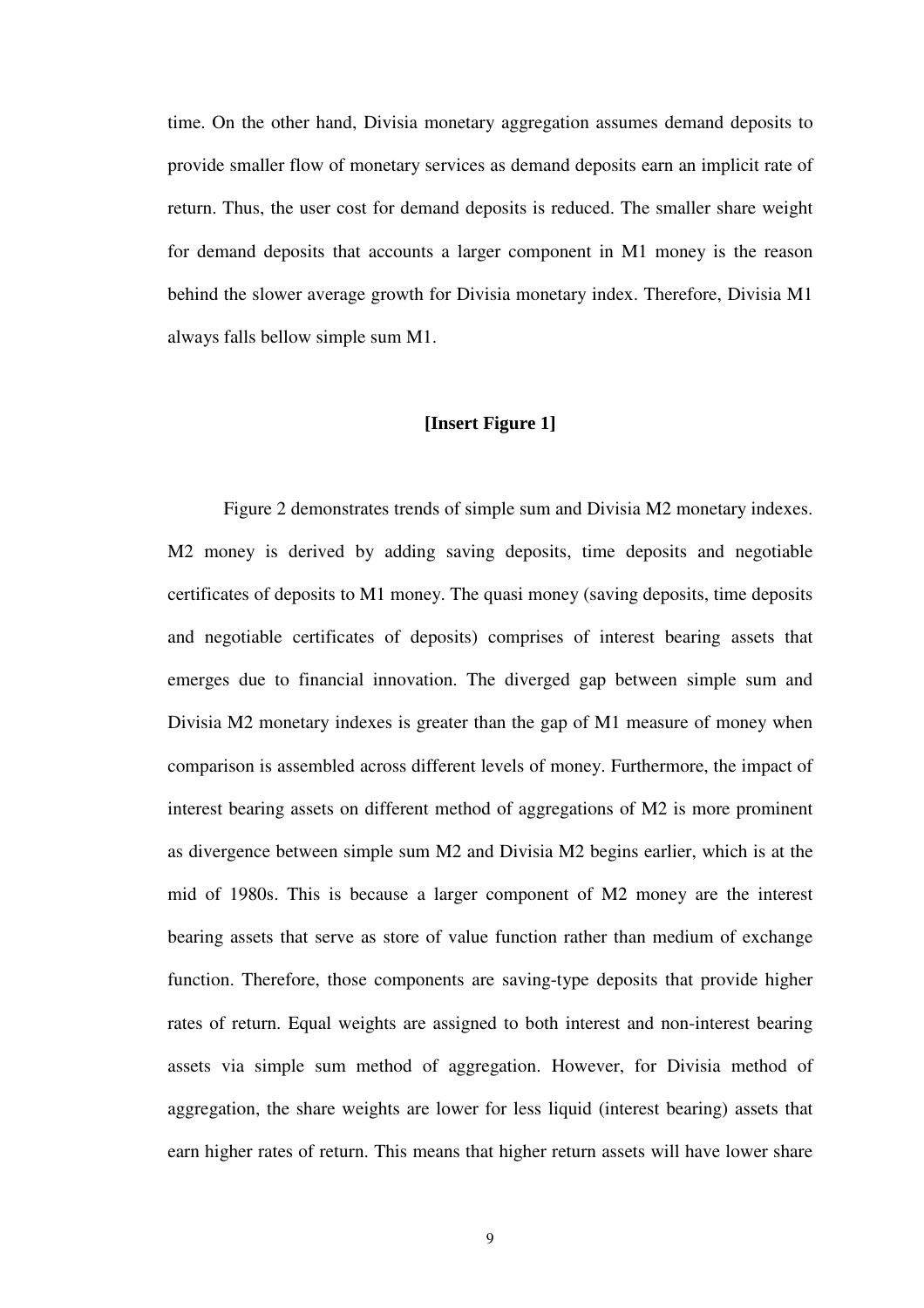weight. Since the components of interest bearing assets are larger than non-interest bearing assets in M2 money, the growth rate of Divisia M2 is smaller than simple sum counterpart. Thus, the average growth rate for Divisia M2 is slower compared to simple sum M2.

# **[Insert Figure 2]**

The descriptive statistics for the growth rates of different monetary indexes are reported in Table 1, which can provide further evidence on the divergence between simple sum and Divisia monetary indexes. The descriptive statistics consist of mean and standard deviation values statistics for both M1 and M2 money levels. Based on Table 1, the mean value statistics imply that the average growth rates of Divisia monetary indexes are lower compare to simple sum monetary indexes at both M1 and M2 levels. The average growth rate for Divisia M1 is 1.93% while the average growth rate for simple sum M1 is 2.68%. For M2 money, the average growth rate for Divisia M2 (2.14%) is also lower than simple sum counterpart (3.16%).

The volatility of the growth rates is indicated by standard deviation values. The volatility of growth rates for simple sum and Divisia M1 monetary indexes are identical as the values of standard deviation are the same. However, there is difference in the standard deviation values for simple sum M2 and Divisia counterpart. The volatility of growth rate is 3.30% for Divisia M2. On the other hand, the volatility of growth rate only accounts for 2.62% for simple sum M2. Higher volatility in Divisia M2 is attributable to the dual user cost of using the flow of monetary services that has taken into account the spontaneous variations in aggregate price level (Yu and Tsui, 1992).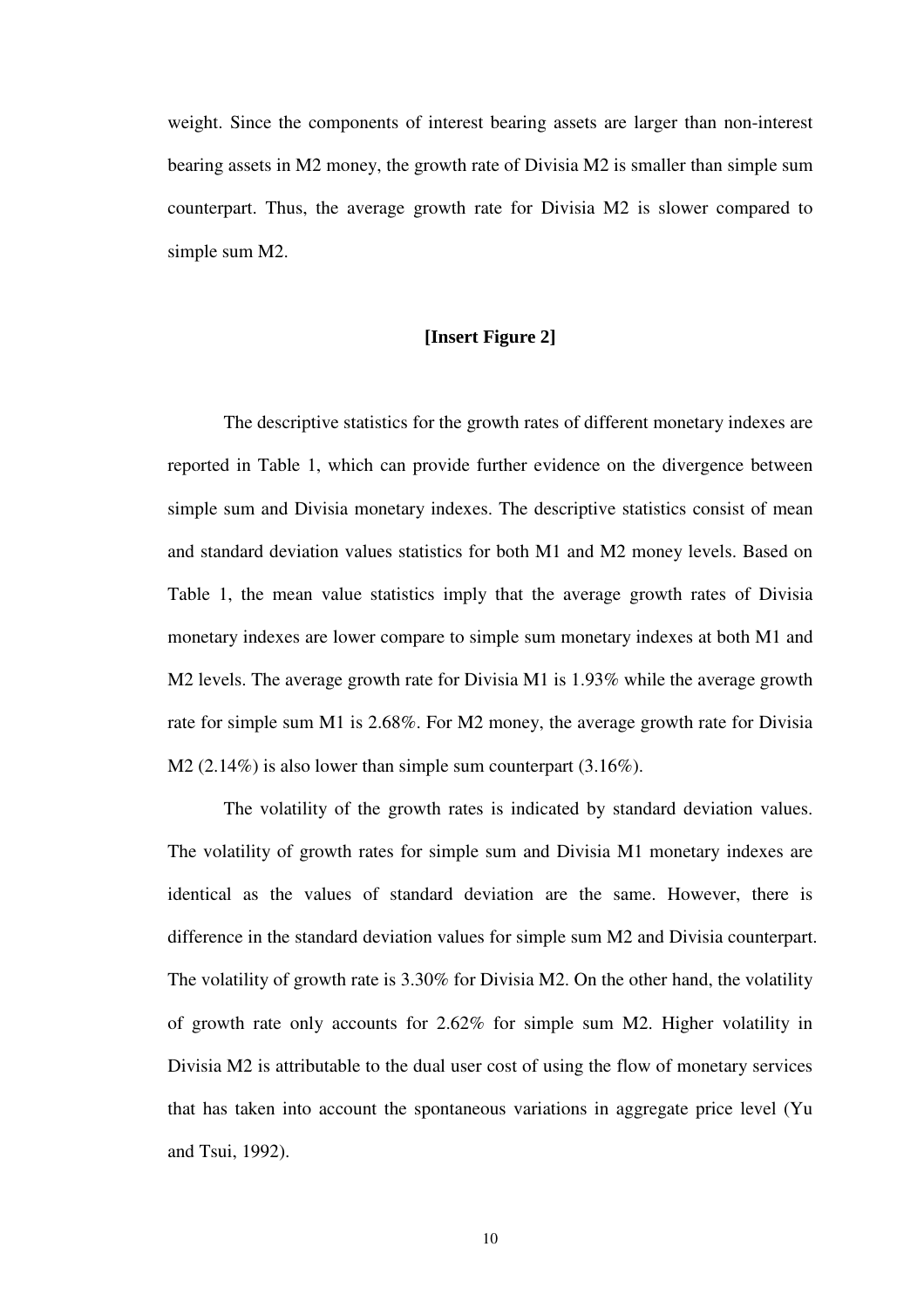# **[Insert Table 1]**

# *3.3 Unit Root Test Results*

The Augmented Dickey-Fuller (ADF) test that developed by Dickey and Fuller (1981) is utilized to examine the stationarity properties of the data. All of the variables under estimation are non-stationary in levels and stationary in first differences. The results that are not presented here are made available upon request. Therefore, all of the variables possess the same order of integration, which is *I*(1). This requisition permits Johansen and Juselius cointegration test to proceed.

# *3.4 Cointegration Test Results*

If cointegration exists, the variables are bound together in the long run with a common stochastic trend although each variable has the individual stochastic trend. Johansen (1988) and Johansen and Juselius (1990) had developed Maximum-Likelihood (ML) procedure to assess the cointegrating relationship. Johansen's ML procedure comprises of trace and maximal-eigenvalue tests. The null hypothesis of trace test that the number of cointegrating vectors is less than or equal to r is tested against a general alternative hypothesis. However, the null hypothesis of maximaleigenvalue test that the number of cointegrating vectors is r is checked against a specific alternative hypothesis of  $r+1$  cointegrating vectors.

# **[Insert Table 2]**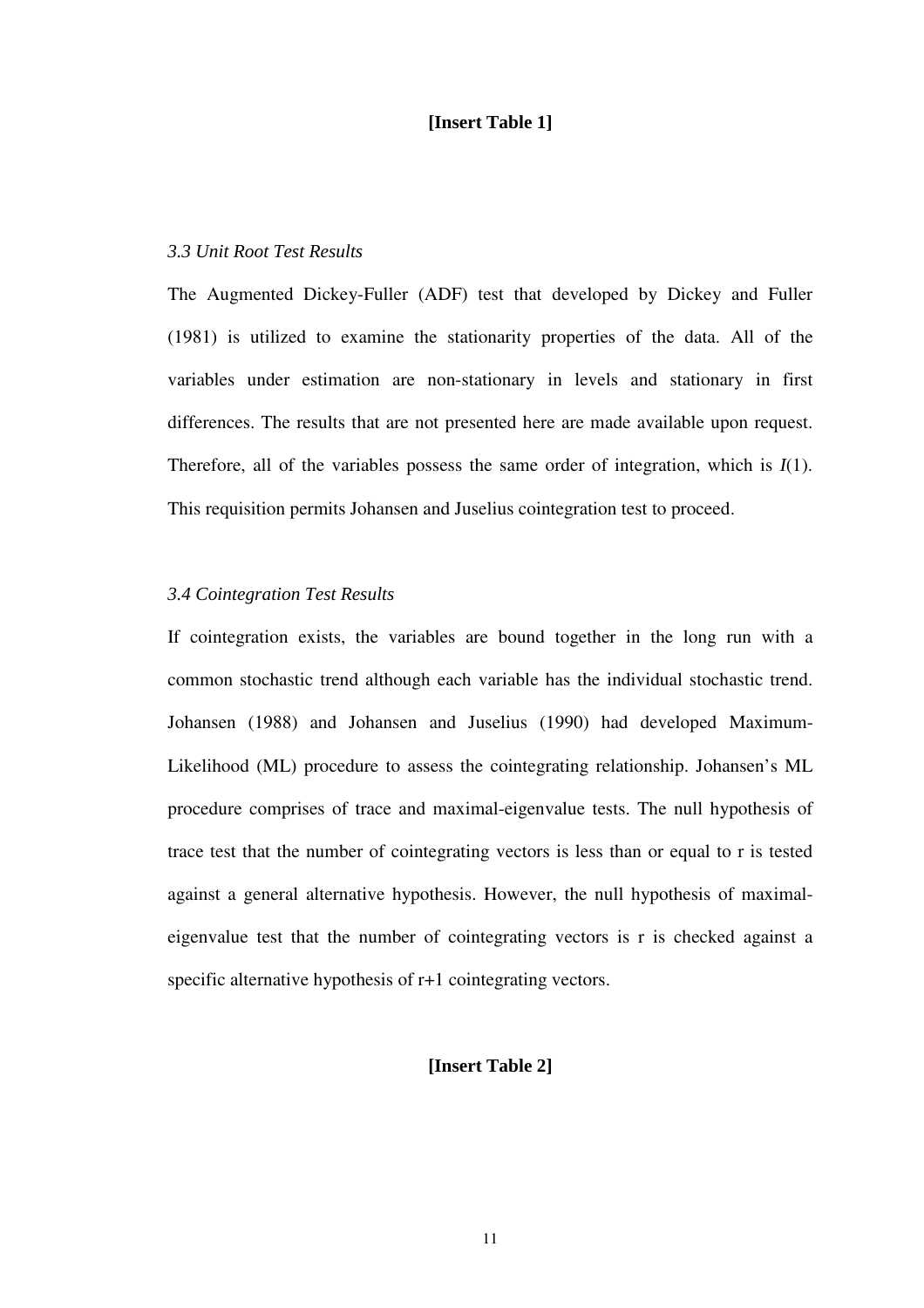Table 2 reports the results for both trace and maximal eigenvalue tests. Trace and maximal eigenvalue tests statistics mutually indicate that one cointegrating vector exists in each of the models. The only exception is in DM1 model since no cointegrating vector is being identified in the trace test. Johansen and Juselius (1990) point out that maximal eigenvalue test is more powerful than trace test by providing more definite results as intercept terms have been included in the test. As such, we consider the maximal eigenvalue test results that a single cointegrating vector exists in DM1 model. With the presence of cointegration in DM1, then all of the measures of money possess long run equilibrium relationship with real GDP, interest rate, exchange rate, monetization and stock capitalization. Yet, in order to generate a welldefined money demand function, credible coefficients with the signs of coefficients that are consistent with the *a priori* hypothesis of money demand need to be obtained. Therefore, by normalizing the coefficients of real money balance to one in each model, the appropriate long run money demand functions can be identified. The coefficients of the variables imply the elasticities of the variables since all of the variables are in logarithms. Table 3 presents the restricted cointegration relationships with the implied long run elasticities of four different models.

## **[Insert Table 3]**

Even though all of the variables are statistically significant (except LRGDP in SSM1), we find that in SSM1, SSM2 and DM1 models, the negative signs of LRGDP and LMONETSSM coefficients are inconsistent with the *a priori* hypothesis of money demand. On the other hand, DM2 model yields excellent results compare to the other models. With the consistency of the sign of coefficients with theoretical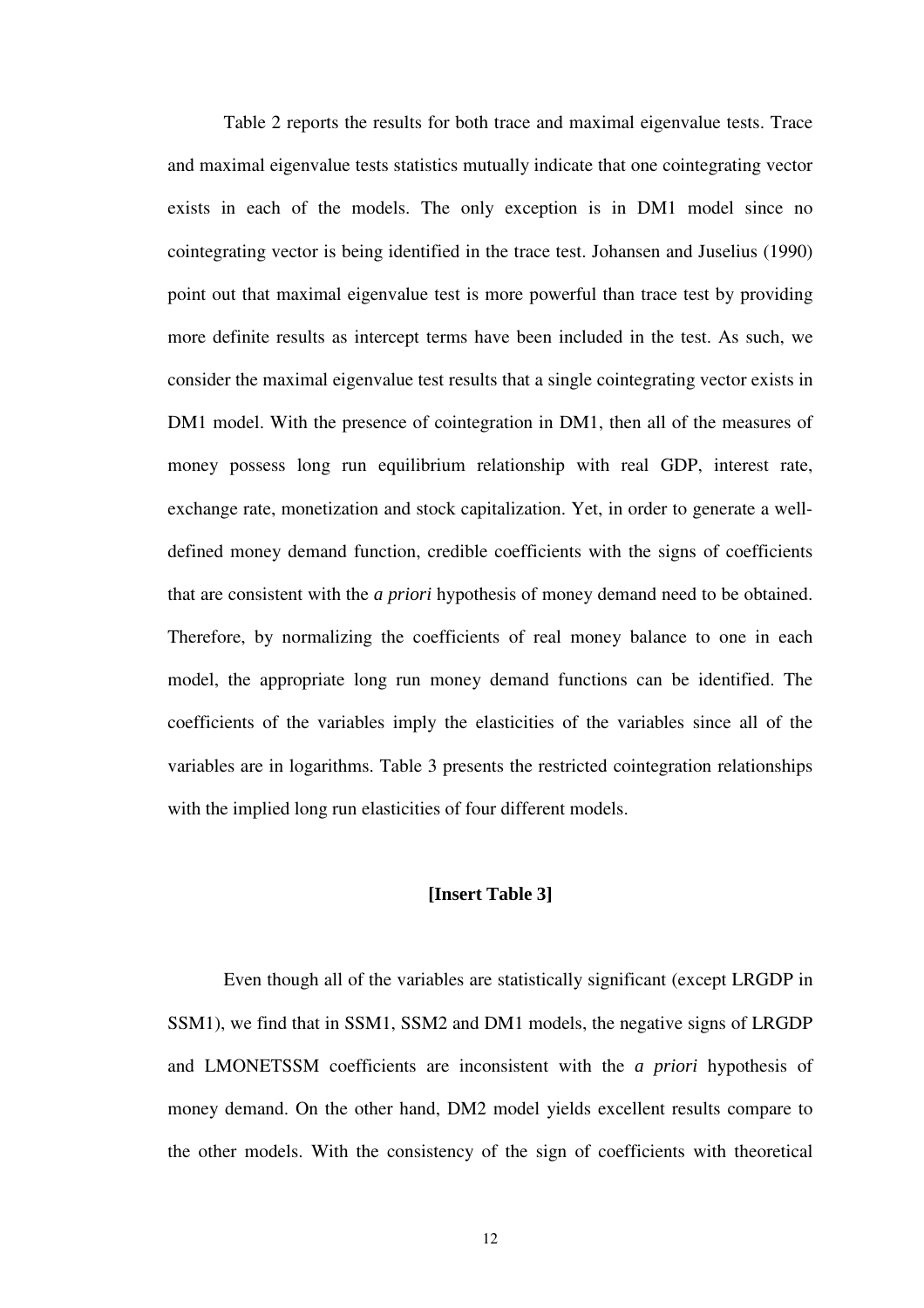concept of money and the appropriateness of the size of coefficients, a well-defined money demand function can only be derived from DM2 model. The DM2 money demand function is as below:

# LRDM2 = 0.768LRGDP – 0.127LDUALDM2 – 0.458LREER + 1.057LMONETDM  $+ 0.073$ LCAP

An increase in real GDP causes money demand to increase since purchasing power has risen to enable the economic agents to buy more goods and services. Conversely, an increase in the interest rate reduces the demand for money as the demand for the financial assets increases when interest rate is high. Same as interest rate, the relationship between exchange rate and money demand is also negative. When there is an appreciation<sup>2</sup> in Ringgit, the products from Malaysia become relatively expensive to its trading partner countries. Consequently, they will demand less Malaysian products and subsequently reduce the demand for Ringgit. Therefore, the wealth effect is prominent in the case of Malaysia. The findings are in line with the study of Arize *et al.* (2005), who find that interest rate and exchange rate have negative effects on money demand for Malaysian case. However, positive relationship is demonstrated by monetization and money demand. This is because higher demand for money is needed to acquire interest-bearing assets in a more monetizes financial market. A study by Ahmad (2001) also reveals that the increase in monetization has increased the money demand. For stock capitalization, when there is an increase in the total capital in stock market, it will help to promote a well-established stock market for risk diversification and capital mobilization. As a result, the financial transactions will increase in the stock market and more money is demanded to facilitate the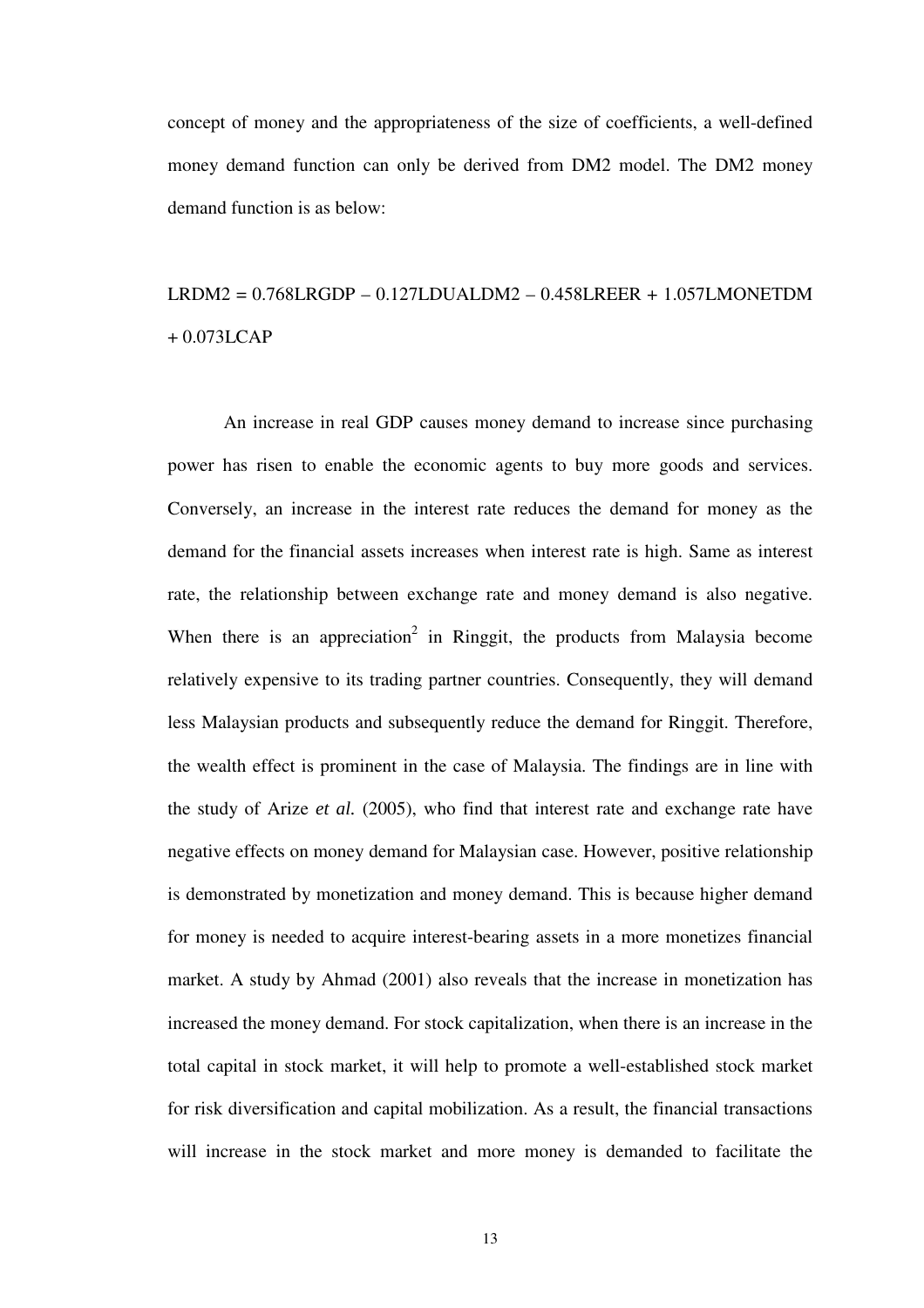increased financial transactions. Wu *et al.* (2005) and Caruso (2006) report that stock market is positively associated to money demand although different stock market indicators are being employed by them.

### *3.5 Error-Correction Model (ECM) and Granger-Causality Tests*

Short run dynamics of money demand model is examined using ECM. As single cointegrating vector can be identified in each model, the corresponding errorcorrection representation will exist in each model (Engle and Granger, 1987). ECM incorporates an error correction term (ECT) to capture the short-run changes of the cointegrated variables and subsequently transmit those adjustments to correct the disequilibrium in the long-run money demand. Thus, ECT also contains long run information of the variables. Parsimonious ECM is derived using Hendry and Ericsson's (1991) general-to-specific approach. Therefore, insignificant coefficients will be eliminated gradually.

The results of Granger-causality tests based on ECM are reported in Tables 4A and 4B. From the models estimated, all of the lagged ECTs are statistically significant and thus supporting the results of cointegration test. The signs of ECTs also have to be in negative (Arize *et al.*, 2005). The significance and correct sign of ECT enable the estimation of short run Granger-causality of the variables. Table 4A shows that real GDP and stock capitalization can Granger cause SSM1. When proceed to the SSM2 model, monetization also exerts short-run effect on SSM2 besides real GDP and stock capitalization. At a broader level of monetary aggregation, as illustrated by Table 4B, we find that real GDP and monetization Granger cause DM1 and DM2 in the short-run. In addition, the exchange rate and stock capitalization also can affect DM2 in the short run. Therefore, the impact of financial reforms is more prominent in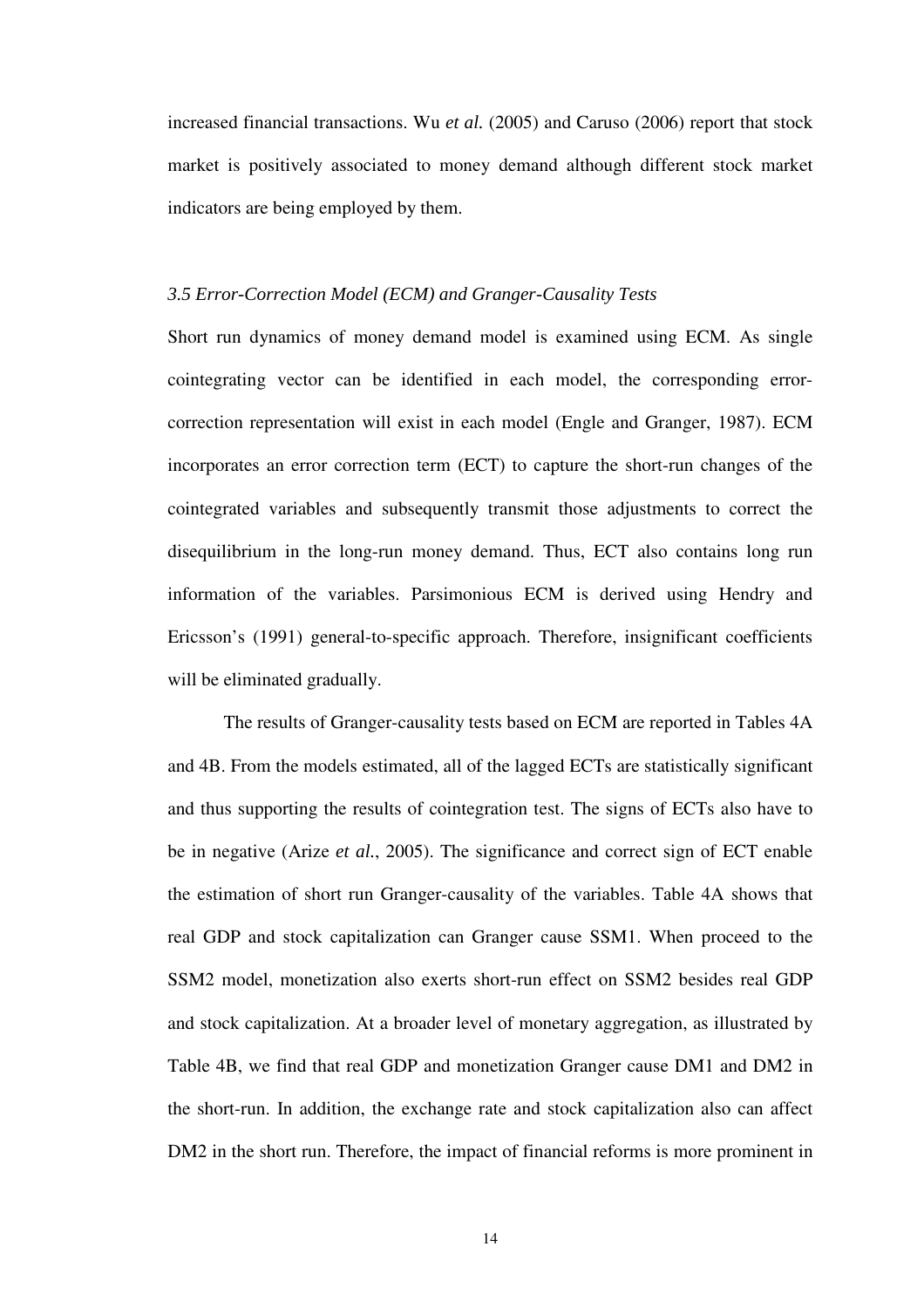DM2 model. The monetization and stock capitalization variables that indicate the phenomena of financial liberalization show short run impact on DM2.

# **[Insert Table 4A]**

The statistical properties of each model are investigated using diagnostic tests. Table 4A indicates that SSM1 model encounters with the problems of model misspecification and parameter instability. On the other hand, SSM2 model is suffered from the normality problem. In Table 4B, CUSUM of squares test implies that parameter instability exists in DM1 model. Only DM2 model is considered the best as it is stable and passes all the diagnostic checking. Based on the empirical results, DM2 exhibits superior performance in the money demand estimation. The superior performance of DM2 in money demand specification is consistent with the findings of Dahalan *et al.*, (2005) and la Cour (2006).

#### **[Insert Table 4B]**

### **4. Conclusion**

By comparing the performance of both the simple sum and Divisia types of M1 and M2 monetary aggregates in this study, the usefulness of monetary targeting can be attained employing Divisia M2 monetary aggregate. Divisia M2 is superior and can produce accurate and stable money demand function. This means that monetary targeting can still be useful in promoting the effectiveness of monetary policy in Malaysia. Monetary targeting has been abandoned by BNM due to the acceleration of financial reforms. Since Divisia M2 is capable to maintain stable relationship with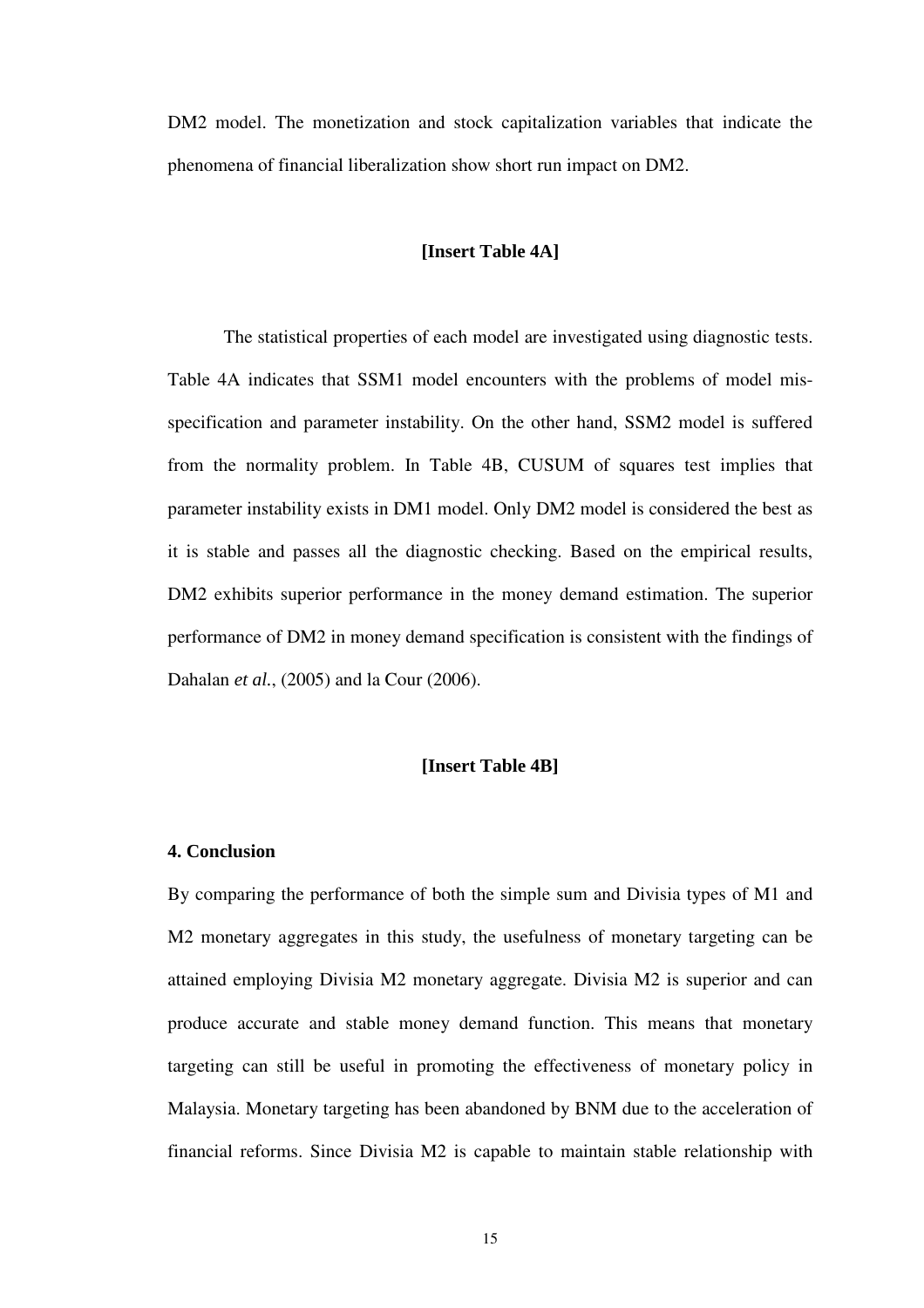economic and financial indicators, monetary targeting can serve as the alternative policy target for BNM in conducting the monetary policy. In addition, BNM can consider constructing Divisia monetary aggregates together with official monetary aggregates in order to provide policymakers with additional information regarding the economic circumstance in Malaysia.

# **Notes**

- 1. Implicit rate of return on demand deposits is computed by using Klein's (1974) method. The formula is Demand Deposit Rate (DDR) =  $r*(1-RRDD)$ , where r is commercial bank's base lending rate, and RRDD is reserve requirement on demand deposits.
- 2. The reversed property of real effective exchange rate with nominal exchange rate indicates that an increase in currency represents an appreciation.

**Acknowledgement:** The authors acknowledge the financial support rendered by Universiti Malaysia Sarawak (UNIMAS) through the Fundamental Research Grant No. FRGS/05(08)650/2007(15).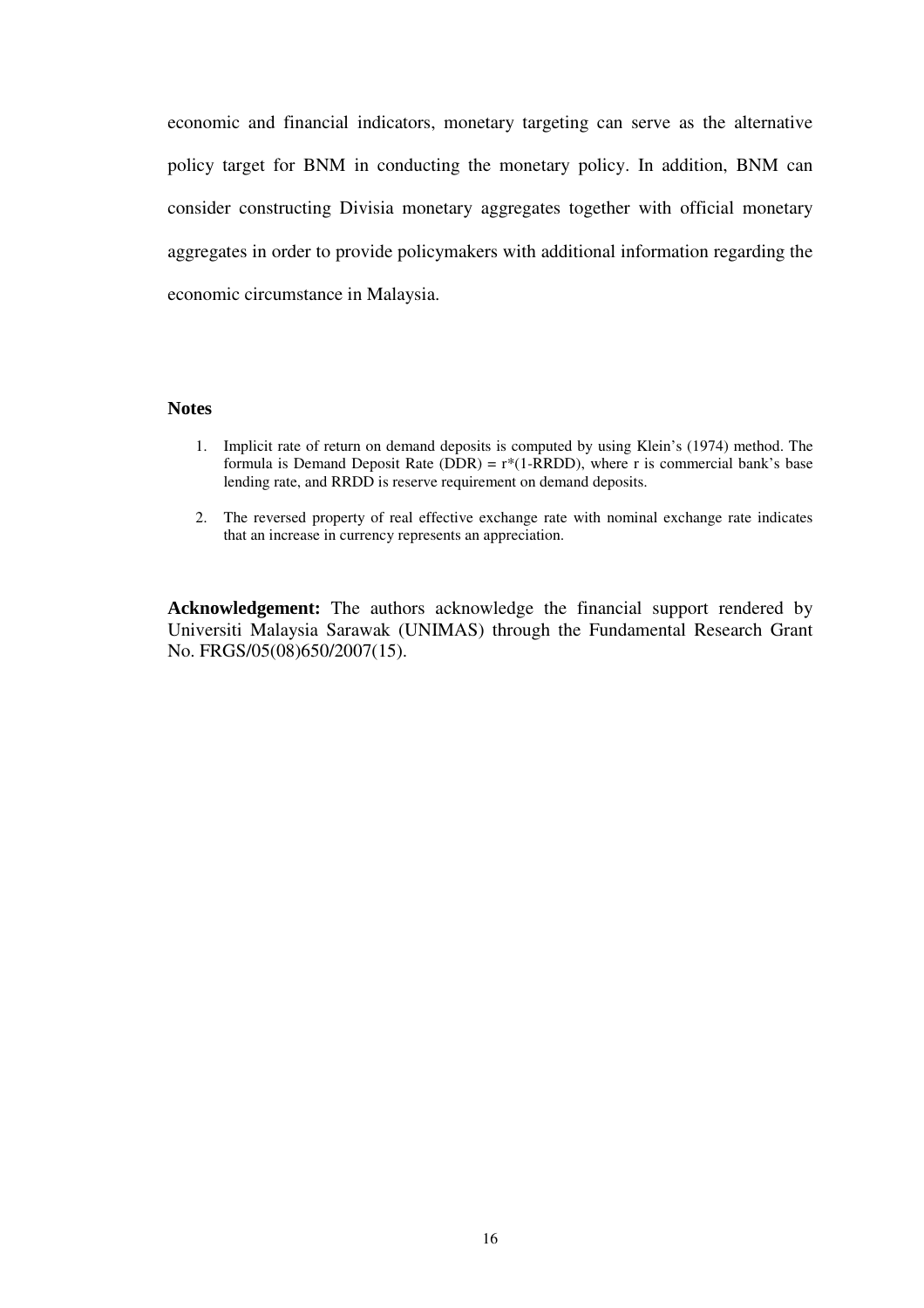#### **References**

- Ahmad, M. (2001) Demand for money in Bangladesh: An econometric investigation into some basic issues, *The Indian Economic Journal*, 48, pp. 84-89.
- Anderson, R.G., Jones, B.E. & Nesmith, T.D. (1997a) Introduction to the St. Louis monetary services index project, *Federal Reserve Bank of St. Louis Review*, January/February, pp. 25-29.
- Anderson, R.G., Jones, B.E. & Nesmith, T.D. (1997b) Building new monetary services indexes: Concepts, data and methods, *Federal Reserve Bank of St. Louis Review*, January/February, pp. 53-82.
- Anderson, R.G., Jones, B.E. & Nesmith, T.D. (1997c) Building new monetary services indexes: Concepts, data and methods, *Federal Reserve Bank of St. Louis Review*, January/February, pp. 53-82.
- Arize, A.C., Malindretos, J. & Grivoyannis, E.C. (2005) Inflation-rate volatility and money demand: Evidence from less developed countries, *International Review of Economics and Finance*, 14, pp. 57-80.
- Bank Negara Malaysia (1999) *The Central Bank and the Financial System in Malaysia.* Kuala Lumpur: Bank Negara Malaysia.
- Bank Negara Malaysia, *Quarterly Economic Bulletin*, various issues. Kuala Lumpur: Bank Negara Malaysia.
- Barnett, W.A. (1978) The user cost of money, *Economic Letters*, 1, pp. 145-149.
- Barnett, W.A. (1980) Economic monetary aggregates: An application of index number and aggregation theory, *Journal of Econometrics,* 14, pp. 11-48.
- Barnett, W.A. & Chang, H.K. (2005) Exchange rate determination from monetary fundamentals: An aggregation theoretic approach, *Working Papers Series in Theoretical and Applied Economics No.2002513.*
- Belongia, M.T. (1996) Measurement matters: Recent results from monetary economics reexamined, *Journal of Political Economy*, 104, pp. 1065-1083.
- Binner, J.M., Bissoondeeal, R.K. & Mullineux, A.W. (2005) A composite leading indicator of the inflation cycle for Euro area, *Applied Economics,* 37, pp. 1257-1266.
- Caruso, M. (2006) Stock market fluctuations and money demand in Italy, 1913-2003, *Economic Notes*, 35, pp. 1-47.
- Dahalan, J., Sharma, S.C. & Sylwester, K. (2005) Divisia monetary aggregates and money demand for Malaysia, *Journal of Asian Economics,* 15, pp. 1137-1153.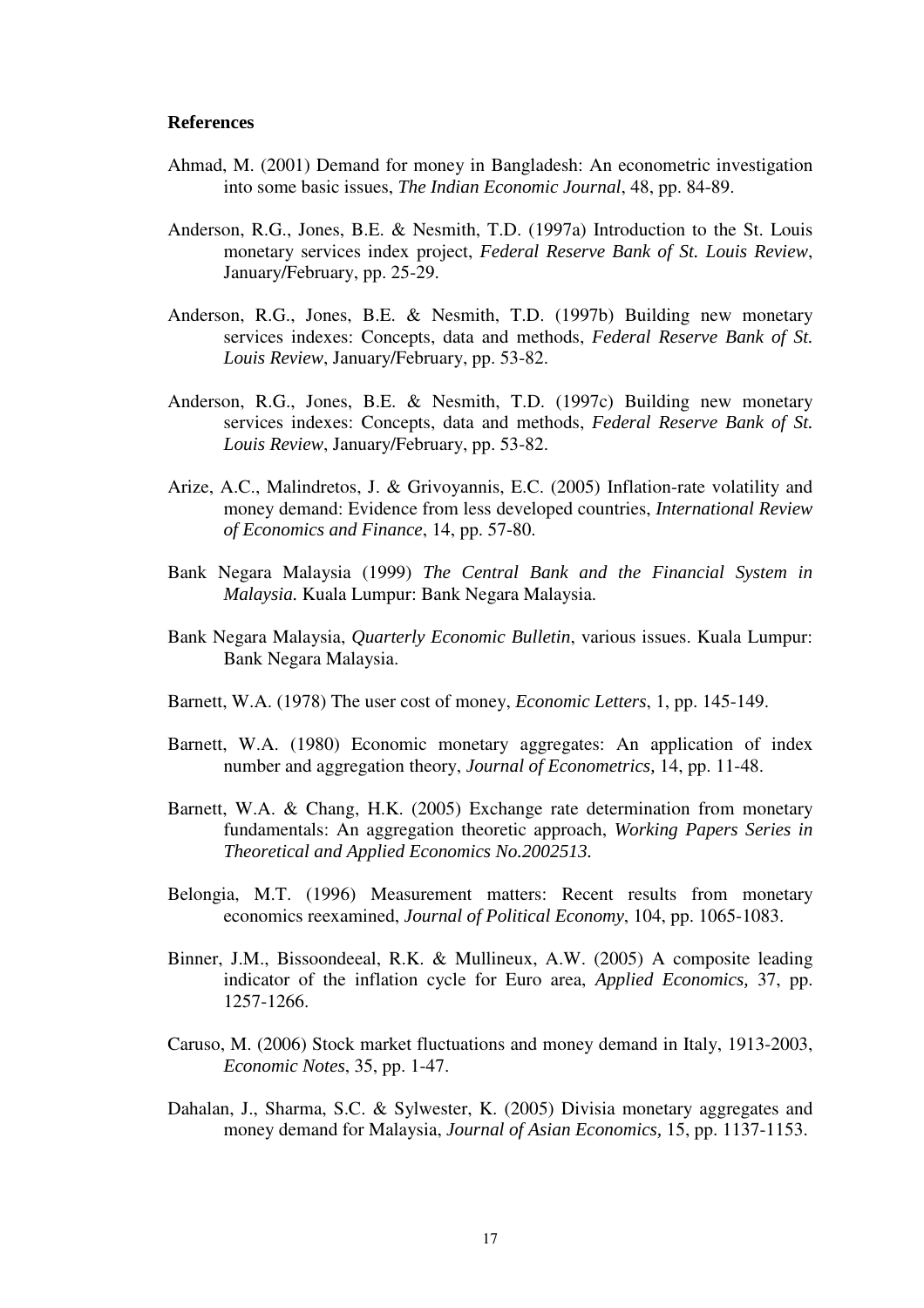- Dickey, D.A. & Fuller, W.A. (1981) Likelihood ratio statistics for autoregressive times series with a unit root, *Journal of the American Statistical Association*, 74, pp. 427-431.
- Drake, L. & Fleissig, A. (2004) Admissible monetary aggregates and UK inflation targeting, *Money Macro and Finance (MMF) Research Group Conference 2004 No.2.*
- Engle, R.E. & Granger, C.W. (1987) Cointegration and error correction: Representation, estimation and testing, *Econometrica*, 55, pp. 251-276.
- Habibullah, M.S. (1999) Rationale for divisia monetary aggregates in 'deregulated' Asian developing countries, in: M.S. Habibullah (eds) *Divisia monetary aggregates and economic activities in Asian developing economics,* pp. 67- 111 (Aldershot: Ashgate Publishing Limited).
- Hendry, D.F. & Ericsson, N. (1991) An economic analysis of UK, in: M. Friedman & A.J. Schwartz (eds), *American Economic Review*, 81, pp. 8-39.
- Hueng, C.J. (1998) The demand for money in an open economy: Some evidence for Canada, *North American Journal of Economics & Finance*, 9, pp. 15-31.
- Ibrahim, M.H. (2001) Financial factors and the empirical behavior of money demand: A case study of Malaysia, *International Economic Journal*, 15, pp. 55-72.
- International Monetary Fund, *International Financial Statistics*, various issues. Washington, D.C.: IMF.
- Johansen, S. (1988) Statistical analysis of cointegration vectors, *Journal of Economic Dynamics and Control*, 12, pp. 231-254.
- Johansen, S. & Juselius, K. (1990) Maximum likelihood estimation and inference on cointegration - With applications to the demand for money, *Oxford Bulletin of Economics and Statistical*, 52, pp. 169-210.
- Klein, B. (1974) Competitive interest payments on bank deposits and the long-run demand for money, *American Economic Review*, 64, pp. 931-949.
- Kot, A. (2004) The impact of monetization on the money demand in Poland, *Makroekonomia*, July, pp. 31-37.
- la Cour, L.F. (2006) The problem of measuring 'money': Results from an analysis of Divisia monetary aggregates for Denmark. In M.T. Belongia and J.M. Binner (eds) *Money, Measurement and Computation,* pp. 185-210 (New York: Palgrave MacMillan).
- Marashdeh, O. (1997, November) The demand of money in an open economy: The case of Malaysia. Paper presented at the Southern Finance Association Annual Meeting, Baltimore, Maryland.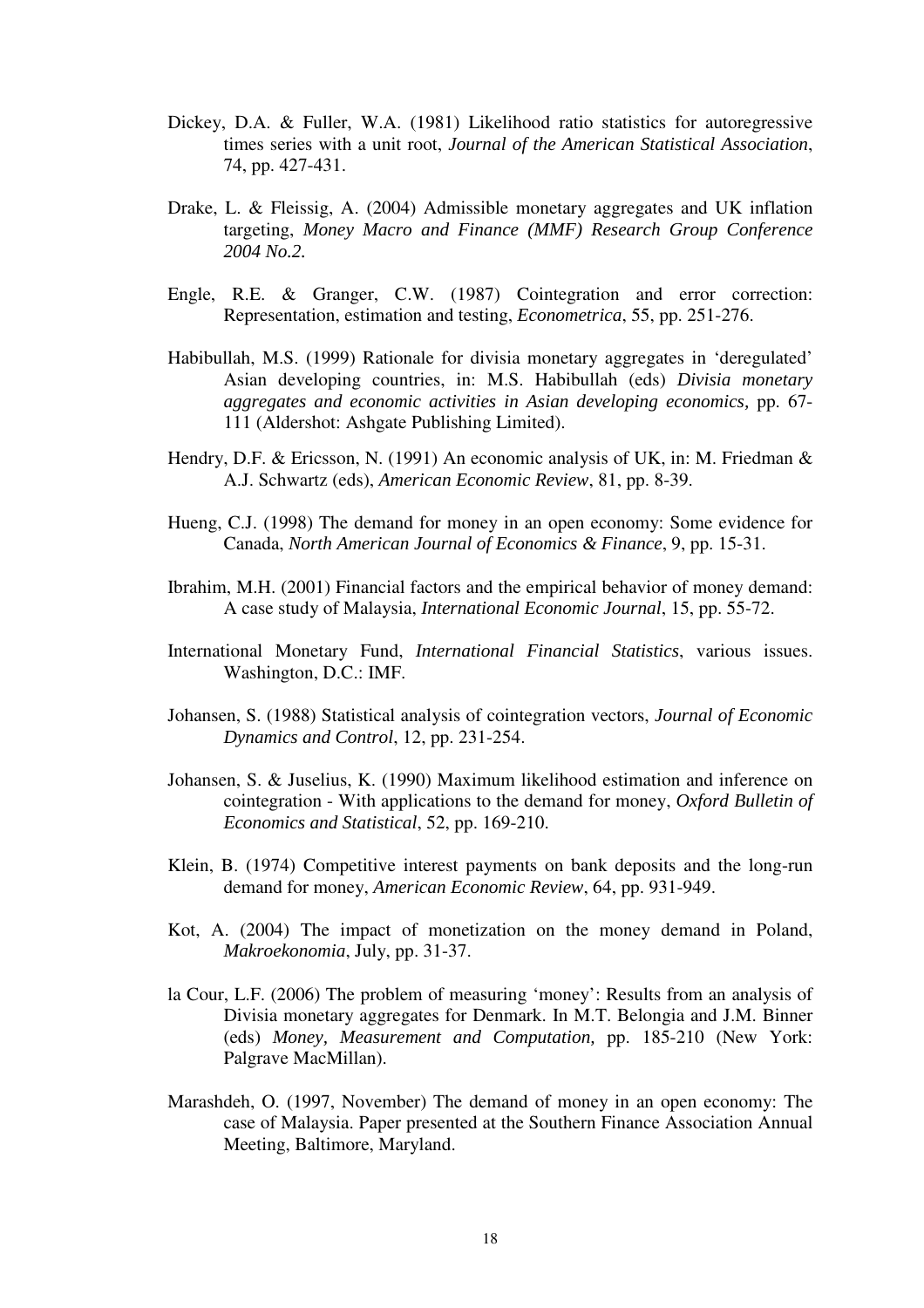- Spencer, P. (1997) Monetary integration and currency substitution in the EMS: The case for a European monetary aggregate, *European Economic Review*, 41, pp. 1403-1419.
- Wu, C.S., Lin, J.L., Tiao, G.C. & Cho, D.D. (2005) Is money demand in Taiwan stable? *Economic Modelling*, 22, pp. 327-346.
- Yu, Q. & Tsui, A.K. (2000) Monetary services and money demand in China, *China Economic Review,* 11, pp. 134-148.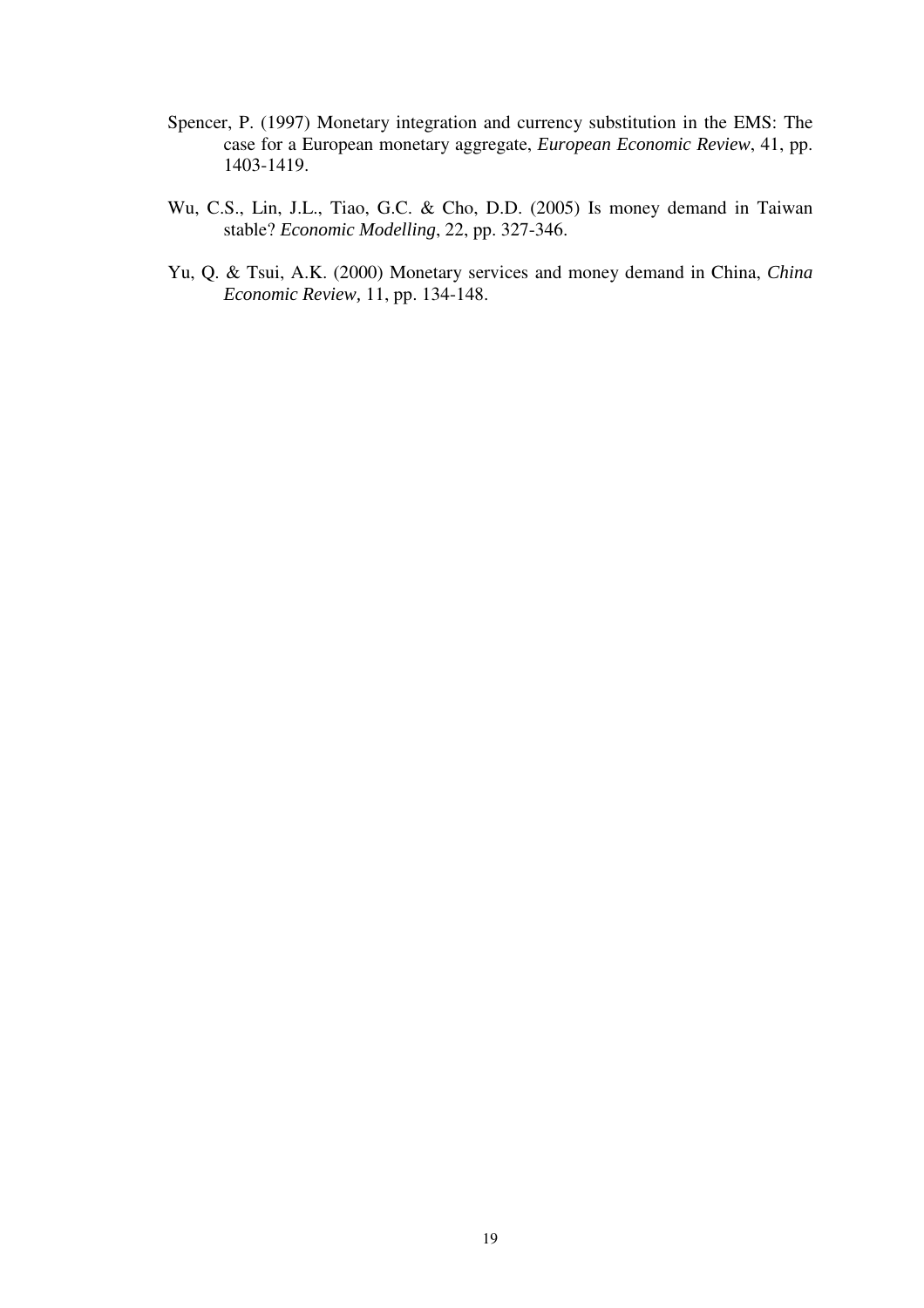|  | Table 1: Descriptive statistics for the growth rates of monetary indexes |  |
|--|--------------------------------------------------------------------------|--|
|  |                                                                          |  |

| <b>Monetary Indexes</b> |                  | <b>Mean</b> | <b>Standard Deviation</b> |
|-------------------------|------------------|-------------|---------------------------|
| M <sub>1</sub> Level    | SSM1             | 2.68        | 4.50                      |
|                         | DM1              | 1.93        | 4.50                      |
| M <sub>2</sub> Level    | SSM <sub>2</sub> | 3.16        | 2.62                      |
|                         | DM2              | 2.14        | 3.30                      |

Notes: SSM1 and SSM2 designate simple sum monetary indexes M1 and M2, respectively. DM1 and DM2 are Divisia monetary indexes M1 and M2, respectively.

| Table 2. Jonalisen and Juseilus connegration tests results     |            |          |                                                                |            |         |                |        |
|----------------------------------------------------------------|------------|----------|----------------------------------------------------------------|------------|---------|----------------|--------|
| LRSSM1, LRGDP, LTBR3M, LREER, LMONETSSM, LCAP $(k = 4, r = 1)$ |            |          |                                                                |            |         |                |        |
| $H_0$                                                          | $H_1$      | λ-trace  | 95% CV                                                         | $H_0$      | $H_1$   | $\lambda$ -max | 95% CV |
| $r = 0$                                                        | $r \geq 1$ | 97.037*  | 94.15                                                          | $r = 0$    | $r = 1$ | 42.043*        | 39.37  |
| $r \leq 1$                                                     | $r \geq 2$ | 54.994   | 68.52                                                          | $r \leq 1$ | $r = 2$ | 27.920         | 33.46  |
| $r \leq 2$                                                     | $r \geq 3$ | 27.074   | 47.21                                                          | $r \leq 2$ | $r = 3$ | 12.667         | 27.07  |
| $r \leq 3$                                                     | $r \geq 4$ | 14.407   | 29.68                                                          | $r \leq 3$ | $r = 4$ | 9.834          | 20.97  |
| $r \leq 4$                                                     | $r \geq 5$ | 4.573    | 15.41                                                          | $r \leq 4$ | $r = 5$ | 4.562          | 14.07  |
| $r \leq 5$                                                     | $r = 6$    | 0.011    | 3.76                                                           | $r \leq 5$ | $r = 6$ | 0.011          | 3.76   |
|                                                                |            |          | LRSSM2, LRGDP, LTBR3M, LREER, LMONETSSM, LCAP $(k = 4, r = 1)$ |            |         |                |        |
| $H_0$                                                          | $H_1$      | λ-trace  | 95% CV                                                         | $H_0$      | $H_1$   | $\lambda$ -max | 95% CV |
| $r = 0$                                                        | $r \geq 1$ | 105.196* | 94.15                                                          | $r = 0$    | $r = 1$ | 46.755*        | 39.37  |
| $r\leq 1$                                                      | $r \geq 2$ | 58.440   | 68.52                                                          | $r \leq 1$ | $r = 2$ | 30.646         | 33.46  |
| $r\leq 2$                                                      | $r \geq 3$ | 27.794   | 47.21                                                          | $r \leq 2$ | $r = 3$ | 12.301         | 27.07  |
| $r \leq 3$                                                     | $r \geq 4$ | 15.493   | 29.68                                                          | $r \leq 3$ | $r = 4$ | 9.840          | 20.97  |
| $r \leq 4$                                                     | $r \geq 5$ | 5.653    | 15.41                                                          | $r \leq 4$ | $r = 5$ | 5.555          | 14.07  |
| $r \leq 5$                                                     | $r = 6$    | 0.097    | 3.76                                                           | $r\leq 5$  | $r = 6$ | 0.097          | 3.76   |
|                                                                |            |          | LRDM1, LRGDP, LDUALDM1, LREER, LMONETDM, LCAP $(k = 4, r = 1)$ |            |         |                |        |
| $H_0$                                                          | $H_1$      | λ-trace  | 95% CV                                                         | $H_0$      | $H_1$   | $\lambda$ -max | 95% CV |
| $r = 0$                                                        | $r \geq 1$ | 85.685   | 94.15                                                          | $r = 0$    | $r = 1$ | 40.465*        | 39.37  |
| $r \leq 1$                                                     | $r \geq 2$ | 45.220   | 68.52                                                          | $r\leq 1$  | $r = 2$ | 19.728         | 33.46  |
| $r \leq 2$                                                     | $r \geq 3$ | 25.492   | 47.21                                                          | $r \leq 2$ | $r = 3$ | 11.881         | 27.07  |
| $r\leq 3$                                                      | $r \geq 4$ | 13.611   | 29.68                                                          | $r \leq 3$ | $r = 4$ | 8.352          | 20.97  |
| $r \leq 4$                                                     | $r \geq 5$ | 5.259    | 15.41                                                          | $r \leq 4$ | $r = 5$ | 5.259          | 14.07  |
| $r \leq 5$                                                     | $r = 6$    | 0.001    | 3.76                                                           | $r \leq 5$ | $r = 6$ | 0.001          | 3.76   |
| LRDM2, LRGDP, LDUALDM2, LREER, LMONETDM, LCAP $(k = 4, r = 1)$ |            |          |                                                                |            |         |                |        |
| $H_0$                                                          | $H_1$      | λ-trace  | 95% CV                                                         | $H_0$      | $H_1$   | $\lambda$ -max | 95% CV |
| $r = 0$                                                        | $r \geq 1$ | 105.820* | 94.15                                                          | $r = 0$    | $r = 1$ | $40.265*$      | 39.37  |
| $r \leq 1$                                                     | $r \geq 2$ | 65.555   | 68.52                                                          | $r \leq 1$ | $r = 2$ | 32.862         | 33.46  |
| $r \leq 2$                                                     | $r \geq 3$ | 32.693   | 47.21                                                          | $r \leq 2$ | $r = 3$ | 14.507         | 27.07  |
| $r \leq 3$                                                     | $r \geq 4$ | 18.186   | 29.68                                                          | $r \leq 3$ | $r = 4$ | 12.811         | 20.97  |
| $r \leq 4$                                                     | $r \geq 5$ | 5.375    | 15.41                                                          | $r \leq 4$ | $r = 5$ | 5.372          | 14.07  |
| $r \leq 5$                                                     | $r = 6$    | 0.003    | 3.76                                                           | $r \leq 5$ | $r = 6$ | 0.003          | 3.76   |

**Table 2: Johansen and Juselius cointegration tests results** 

Notes: The following notation applies: LRSSM1 and LRSSM2 are natural log of real simple sum money M1 and M2; LRDM1 and LRDM2 are natural log of real Divisia money M1 and M2; LRGDP is natural log of real GDP; LTBR3M is the natural log of 3-month Treasury bills rate; LDUALDM1 and LDUALDM2 are the natural log of dual prices for Divisia money M1 and M2; LREER is the natural log of real effective exchange rate; LMONETSSM and LMONETDM are the natural log of monetization for simple sum and Divisia money and LCAP is natural log of stock capitalization. Asterisks (\*) denote significant at 5% level, k is the number of lag and r is the number of cointegration vector(s).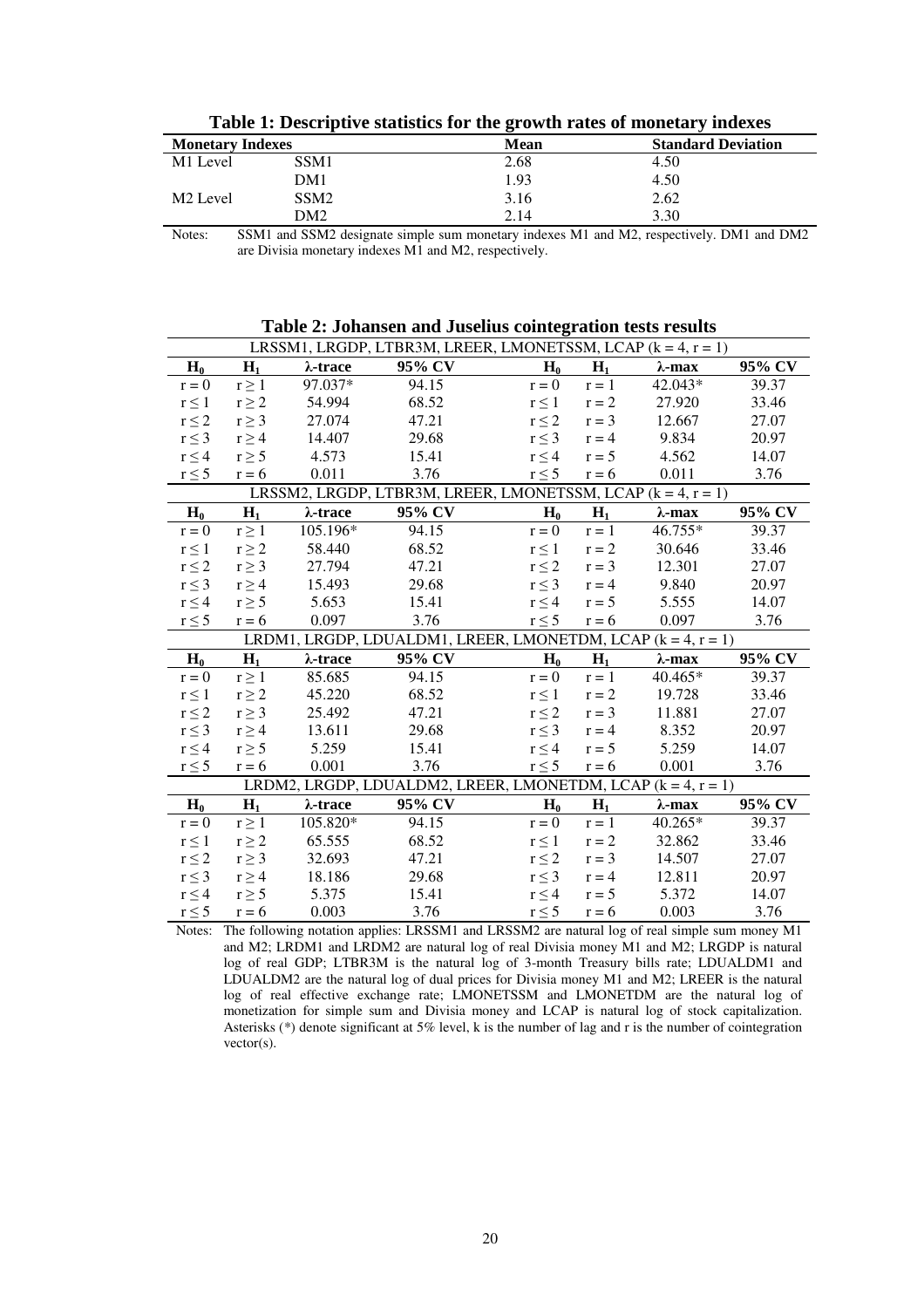| LRSSM1   | <b>Constant</b> | <b>LRGDP</b> | LTBR3M       | <b>LREER</b> | Tuble of Edlig Tull chooselers of Hollinghold collite anily recepts<br><b>LMONETSSM</b> | <b>LCAP</b> |
|----------|-----------------|--------------|--------------|--------------|-----------------------------------------------------------------------------------------|-------------|
| $-1.000$ | 28.544          | $-0.753$     | $-1.042$     | $-4.146$     | $-3.342$                                                                                | 1.209       |
|          |                 | $[-0.851]$   | $[-4.677]$ * | $[-5.155]$ * | $[-3.452]$ *                                                                            | [4.443]*    |
| LRSSM2   | <b>Constant</b> | <b>LRGDP</b> | LTBR3M       | <b>LREER</b> | <b>LMONETSSM</b>                                                                        | <b>LCAP</b> |
| $-1.000$ | 218.014         | $-13.437$    | $-5.888$     | $-29.641$    | $-18.275$                                                                               | 7.492       |
|          |                 | $[-2.477]$ * | $[-4.462]$ * | $[-5.908]$ * | $[-3.105]$ *                                                                            | $[4.426]$ * |
| LRDM1    | Constant        | <b>LRGDP</b> | LDUALDM1     | <b>LREER</b> | <b>LMONETDM</b>                                                                         | <b>LCAP</b> |
| $-1.000$ | 155.902         | $-13.897$    | $-4.749$     | $-19.196$    | 17.276                                                                                  | 4.993       |
|          |                 | $[-4.443]$ * | $[-3.149]$ * | $[-5.542]$ * | $[3.486]$ *                                                                             | $[3.822]$ * |
| LRDM2    | <b>Constant</b> | <b>LRGDP</b> | LDUALDM2     | <b>LREER</b> | <b>LMONETDM</b>                                                                         | <b>LCAP</b> |
| $-1.000$ | 3.763           | 0.768        | $-0.127$     | $-0.458$     | 1.057                                                                                   | 0.073       |
|          |                 | [19.992]*    | $[-6.080]$ * | $[-6.873]$ * | $[13.461]$ *                                                                            | $[5.084]$ * |

**Table 3: Long run elasticities of normalized cointegrating vectors** 

Notes: Asterisks (\*) indicate significant at 5% level.

#### **Table 4A: Granger causality based on ECM for simple sum money demand**

|                      | LRSSM1                             | LRSSM2                             |  |  |
|----------------------|------------------------------------|------------------------------------|--|--|
|                      | $F$ -statistics ( <i>p</i> -value) | $F$ -statistics ( <i>p</i> -value) |  |  |
| <b>LRGDP</b>         | $6.514(0.000)*$                    | 175.780(0.000)*                    |  |  |
| LTBR3M               | 0.901(0.445)                       | 1.009(0.394)                       |  |  |
| <b>LREER</b>         | 1.931(0.132)                       | 1.526(0.215)                       |  |  |
| <b>LMONETDM</b>      | 0.870(0.461)                       | 174.813(0.000)*                    |  |  |
| <b>LCAP</b>          | $8.952(0.000)*$                    | $5.556(0.001)*$                    |  |  |
|                      |                                    |                                    |  |  |
|                      | Coefficients [T-statistics]        | Coefficients [T-statistics]        |  |  |
| <b>ECT</b>           | $-0.216[-3.006]$ ***               | $-0.173[-2.823]**$                 |  |  |
| Diagnostics Test:    |                                    |                                    |  |  |
| JB.                  | 4.249(0.120)                       | $11.072(0.004)$ *                  |  |  |
| AR $[4]$             | 0.708(0.589)                       | 0.785(0.539)                       |  |  |
| ARCH[4]              | 1.594(0.184)                       | 0.524(0.718)                       |  |  |
| RESET <sub>[2]</sub> | 2.446(0.094)                       | 0.902(0.411)                       |  |  |
| <b>CUSUM</b>         | Stable                             | Stable                             |  |  |
| CUSUM <sup>2</sup>   | Unstable                           | Stable                             |  |  |

Notes: JB is Jarque-Bera normality test of the residuals, AR[4] is a 4<sup>th</sup> order Breusch-Godfrey serial  $correlation$  Lagrange Multiplier test, ARCH $[4]$  is a  $4<sup>th</sup>$  order autoregressive conditional heteroskedasticity test, RESET[2] is a 2<sup>nd</sup> order Ramsey's RESET test, CUSUM is cumulative sum of recursive residual stability test and  $CUSUM<sup>2</sup>$  is cumulative sum of squares of recursive residual stability test. Asterisks (\*) denote significant at 5% level.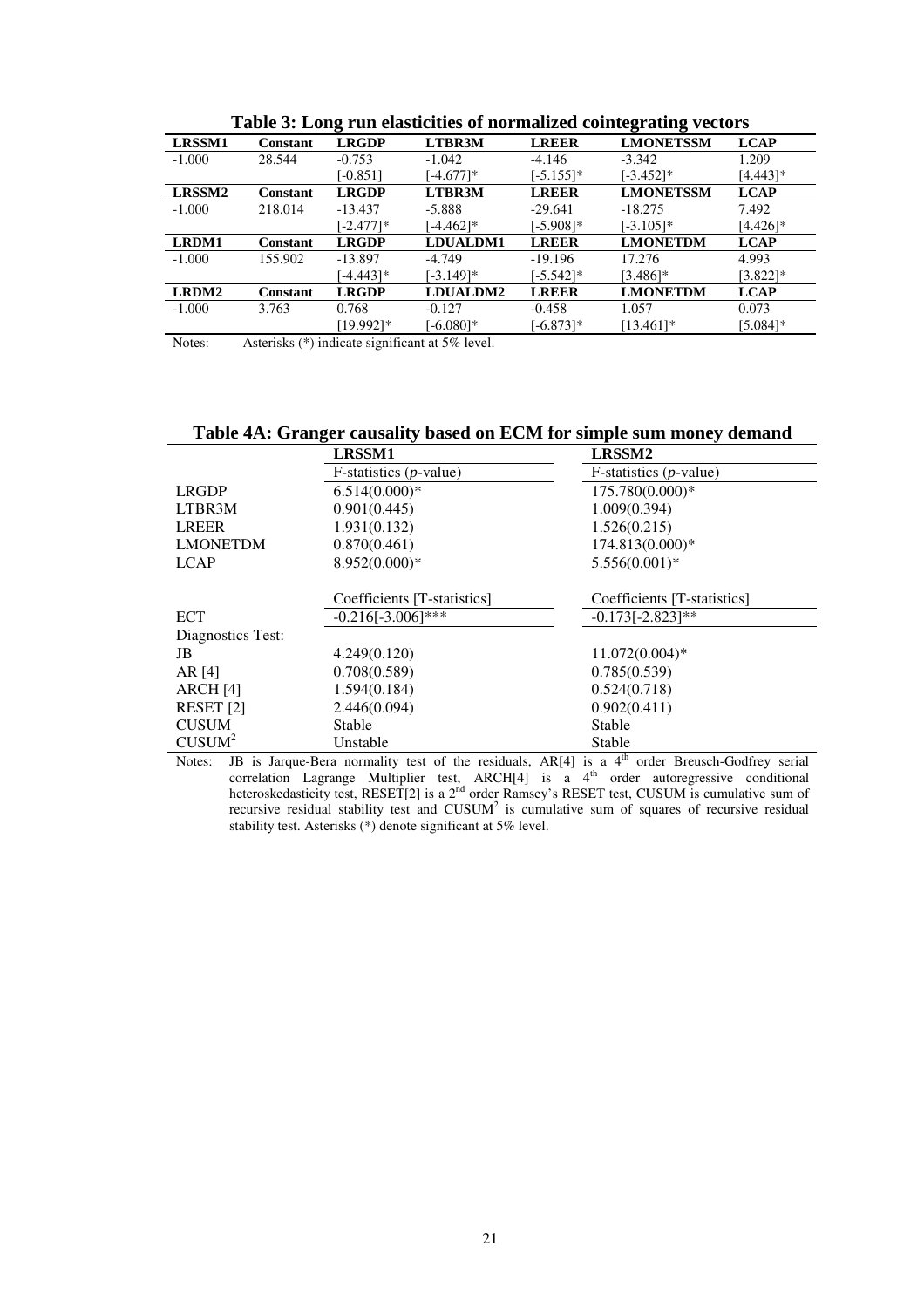| Table 4B: Granger causality based on ECM for Divisia money demand |                                    |  |  |
|-------------------------------------------------------------------|------------------------------------|--|--|
| LRDM1                                                             | LRDM2                              |  |  |
| $F$ -statistics ( <i>p</i> -value)                                | $F$ -statistics ( <i>p</i> -value) |  |  |
| $3.852(0.013)*$                                                   | 255.479(0.000)*                    |  |  |
| 0.193(0.941)                                                      |                                    |  |  |
|                                                                   | 0.957(0.418)                       |  |  |
| 1.614(0.194)                                                      | $3.649(0.017)$ *                   |  |  |
| $5.179(0.003)*$                                                   | 319.594(0.000)*                    |  |  |
| 1.793(0.140)                                                      | $2.647(0.055)*$                    |  |  |
|                                                                   |                                    |  |  |
| Coefficients [T-statistics]                                       | Coefficients [T-statistics]        |  |  |
| $-0.142[-2.064]*$                                                 | $-0.133[-2.040]*$                  |  |  |
|                                                                   |                                    |  |  |
| 3.010(0.222)                                                      | 4.600(0.100)                       |  |  |
| 0.240(0.914)                                                      | 1.446(0.228)                       |  |  |
| 1.256(0.294)                                                      | 0.768(0.549)                       |  |  |
| 1.404(0.253)                                                      | 1.227(0.299)                       |  |  |
| Stable                                                            | Stable                             |  |  |
| Unstable                                                          | Stable                             |  |  |
|                                                                   |                                    |  |  |

Notes: See Table 4A.